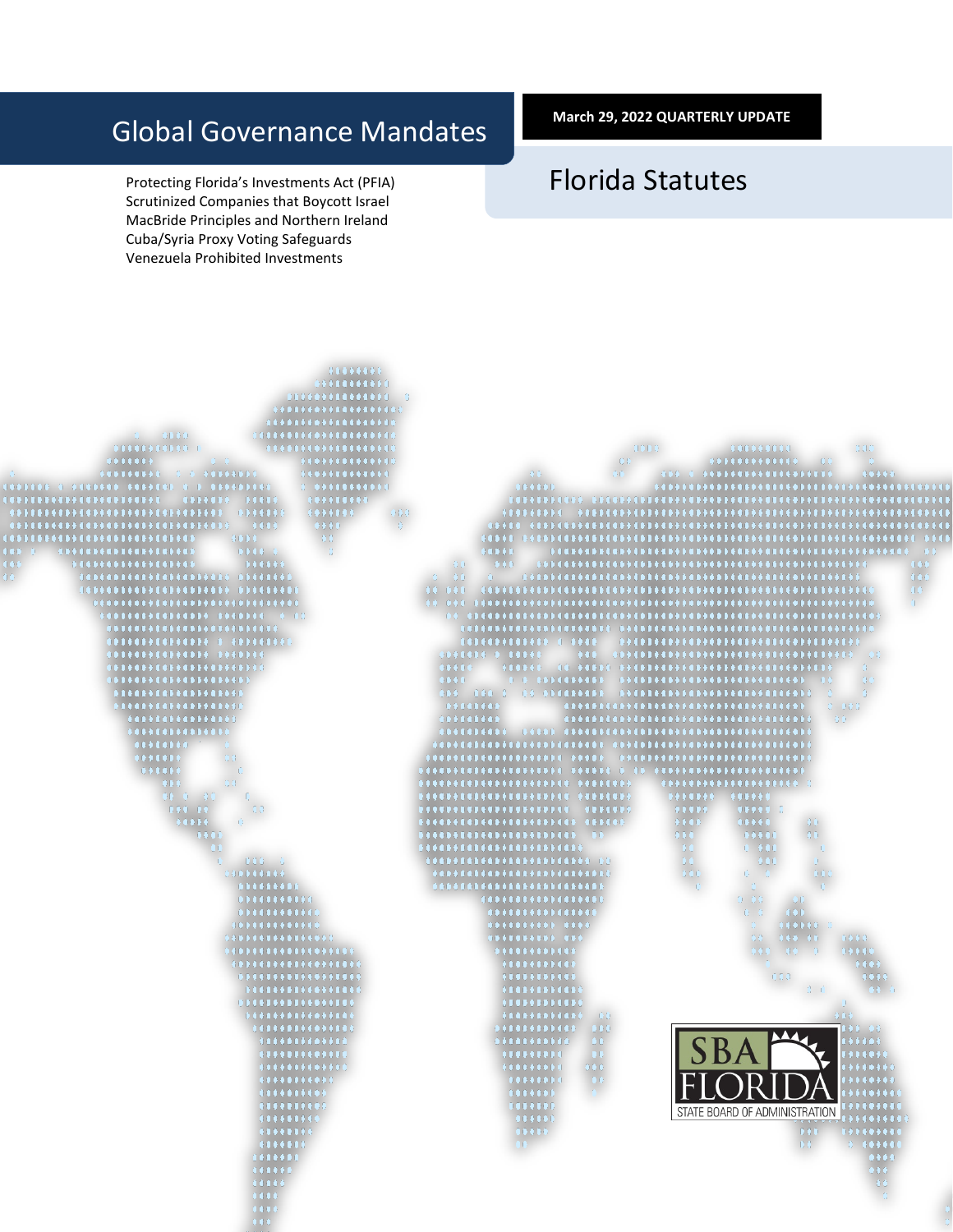# *Table of Contents*

| Section 1: Protecting Florida's Investments Act (PFIA) | 3 |
|--------------------------------------------------------|---|
|                                                        |   |
|                                                        |   |
|                                                        |   |
|                                                        |   |
|                                                        |   |
|                                                        |   |
|                                                        |   |
|                                                        |   |
|                                                        |   |
|                                                        |   |
|                                                        |   |
|                                                        |   |
|                                                        |   |
|                                                        |   |
|                                                        |   |
|                                                        |   |
|                                                        |   |

| Section 2: Prohibited Investments by the SBA, Companies that Boycott Israel |  |
|-----------------------------------------------------------------------------|--|
|                                                                             |  |
|                                                                             |  |
|                                                                             |  |

| Section 3: Investments in Publicly Traded Companies Operating in Northern Ireland |    |
|-----------------------------------------------------------------------------------|----|
| Section 4: Companies Operating in Cuba or Syria                                   |    |
| Section 5: Companies Operating in Venezuela                                       | 33 |

#### *About the State Board of Administration*

The statutory mandate of the State Board of Administration (SBA) is to invest, manage and safeguard assets of the Florida Retirement System (FRS) Trust Fund and a variety of other funds for state and local governments. FRS Trustees are dedicated to ensuring that the SBA invests assets and discharges its duties in accordance with Florida law, guided by strict policies and a code of ethics to ensure integrity, prudent risk management and top-tier performance. The SBA is an investment fiduciary under law, and subject to the stringent fiduciary duties and standards of care defined by the Employee Retirement Income Security Act of 1974 (ERISA), as incorporated into Florida law. The SBA has three Trustees: the Governor, as Chairman, the Chief Financial Officer, as Treasurer, and the Attorney General, as Secretary.

The FRS Pension Plan provides defined pension benefits to 1.1 million beneficiaries and retirees. The strong long-term performance of the FRS Pension Plan, the fourth-largest public pension fund in the nation, reflects our commitment to responsible fiscal management.

The SBA's mission is to provide superior investment management and trust services by proactively and comprehensively managing risk and adhering to the highest ethical, fiduciary, and professional standards.

We encourage you to review additional information about the SBA and FRS on our website at www.sbafla.com.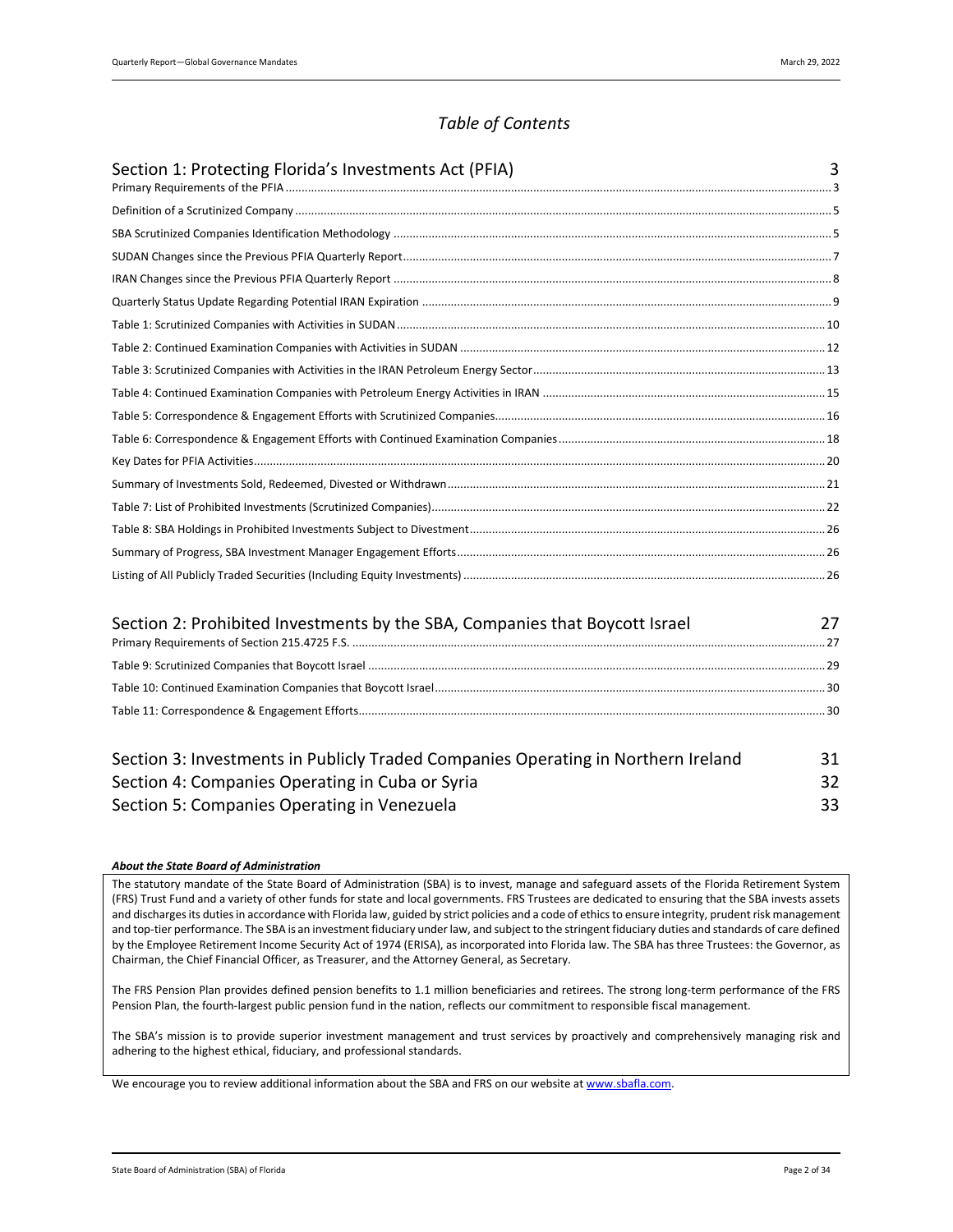#### *Section 1: Protecting Florida's Investments Act (PFIA)*

#### <span id="page-2-0"></span>*Summary*

On June 8, 2007, the PFIA was signed into law. The PFIA requires the State Board of Administration ("SBA"), acting on behalf of the Florida Retirement System Trust Fund (the "FRSTF"), to assemble and publish a list of "Scrutinized Companies" that have prohibited business operations in Sudan and Iran. Once placed on the list of Scrutinized Companies, the SBA and its investment managers are prohibited from acquiring those companies' securities and are required to divest those securities if the companies do not cease the prohibited activities or take certain compensating actions. The implementation of the PFIA by the SBA will not affect any FRSTF investments in U.S. companies. The PFIA will solely affect foreign companies with certain business operations in Sudan and Iran involving the petroleum or energy sector, oil or mineral extraction, power production or military support activities. This quarterly report is developed pursuant to Section 215.473 (4), Florida Statutes. Scrutinized activity in Sudan is defined by the Statutes as occurring within the "Government of Sudan," or the Republic of the Sudan that has its capital in Khartoum, Sudan. Note, the PFIA only applies to assets governed by Chapter 121 ("Florida Retirement System Act"), and therefore does not affect any non-FRS funds managed by the SBA.

#### <span id="page-2-1"></span>*Primary Requirements of the PFIA*

The PFIA created new reporting, engagement, and investment requirements for the SBA, including:

- 1. Quarterly reporting to the Board of Trustees of every equity security in which the SBA has invested for the quarter, along with its industry category. This report is posted on the SBA website.
- 2. Quarterly presentation to the Trustees of a Scrutinized Companies list for both Sudan and Iran for their approval. Scrutinized Company lists are available on the SBA's website, along with information on the FRSTF direct and indirect holdings of Scrutinized Companies.
- 3. Written notice to external investment managers of all PFIA requirements. Letters request that the managers of actively managed commingled vehicles (i.e., those with FRSTF and other clients' assets) consider removing Scrutinized Companies from the product or create a similar actively managed product that excludes such companies. Similar written requests must be provided to relevant investment managers within the defined contribution plan.
- 4. Written notice to any company with inactive business operations in Sudan or Iran, informing the company of the PFIA and encouraging it to continue to refrain from reinitiating active business operations. Such correspondence continues semiannually.
- 5. Written notice to any Scrutinized Company with active business operations, informing the company of its Scrutinized Company status and that it may become subject to divestment. The written notice must inform the company of the opportunity to clarify its Sudan-related or Iran-related activities and encourage the company, within 90 days, to cease its scrutinized business operations or convert such operations to inactive status.
- 6. A prohibition on further investment on behalf of the FRSTF in any Scrutinized Company once the Sudan and Iran scrutinized lists have been approved by the Trustees. All publicly traded securities of Scrutinized Companies must be divested within 12 months after the company's initial (and continued) appearance on the Scrutinized Companies list. Divestment does not apply to indirect holdings in actively managed commingled investment funds—i.e., where the SBA is not the sole investor in the fund. Private equity funds are considered to be actively managed.
- 7. Reporting to each member of the Board of Trustees, the President of the Senate, and the Speaker of the House of Representatives of Scrutinized Company lists within 30 days of creation, and public disclosure of each list.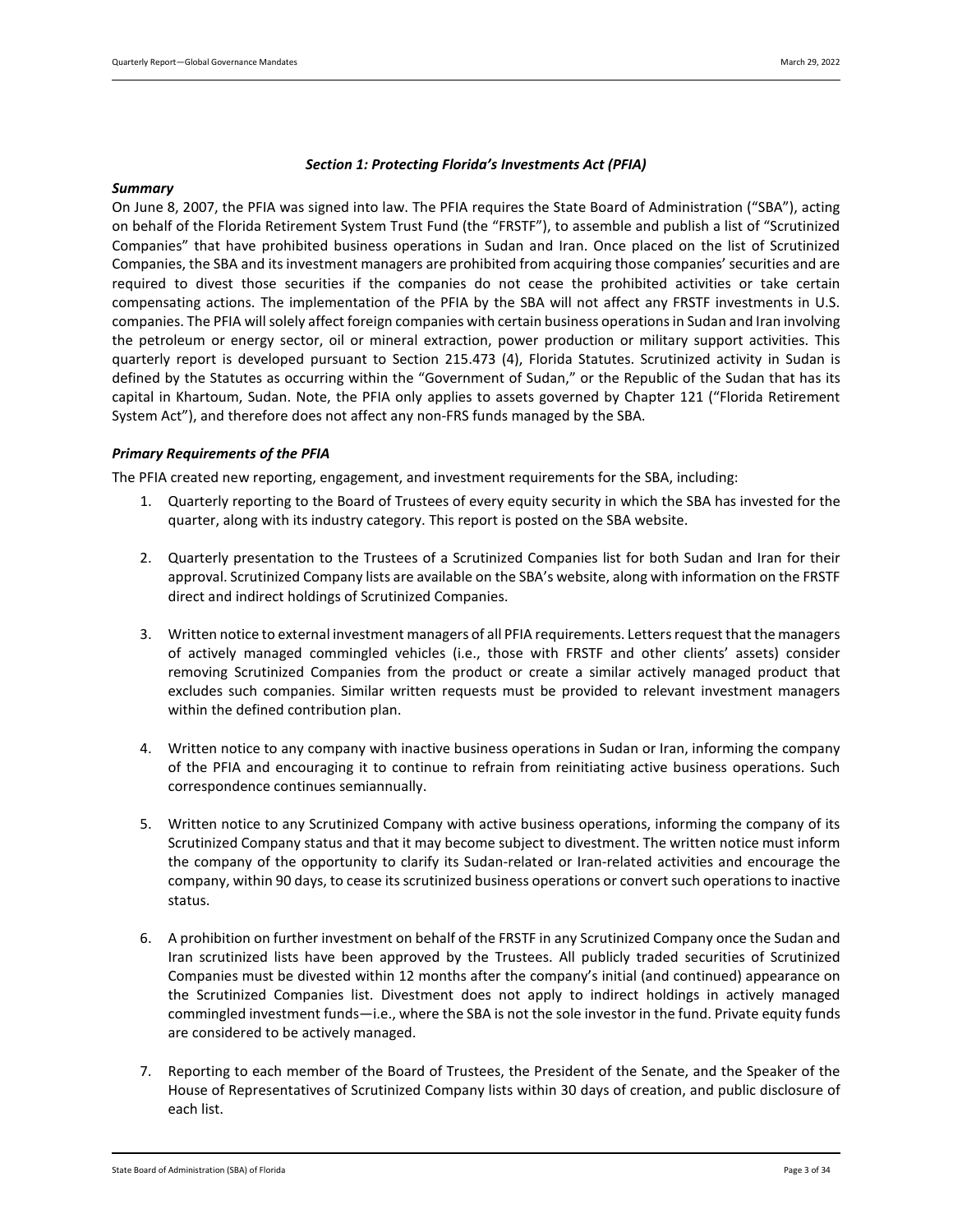- 8. Quarterly reporting of the following to each member of the Board of Trustees, the President of the Senate, the Speaker of the House of Representatives, the United States Presidential Special Envoy to Sudan, and the United States Presidential Special Envoy to Iran. The report is made publicly available and posted to the SBA's website.
	- a. A summary of correspondence with engaged companies;
	- b. A listing of all investments sold, redeemed, divested, or withdrawn;
	- c. A listing of all prohibited investments;
	- d. A description of any progress related to external managers offering PFIA compliant funds; and
	- e. A list of all publicly traded securities held directly by the State.
- 9. Adoption and incorporation into the FRSTF Investment Policy Statement (IPS) of SBA actions taken in accordance with the PFIA. Changes to the IPS are reviewed by the Investment Advisory Council (IAC) and approved by the Trustees.
- 10. Relevant Sudan portions of the PFIA are discontinued if the United States revokes all sanctions imposed against the government of Sudan, or if the Congress or President of the United States affirmatively and unambiguously states, by means including, but not limited to, legislation, executive order, or written certification from the President to Congress, that:
	- a. The Darfur genocide has been halted for at least 12 months; or
	- b. The government of Sudan has honored its commitments to cease attacks on civilians, demobilize and demilitarize the Janjaweed and associated militias, grant free and unfettered access for deliveries of humanitarian assistance, and allow for the safe and voluntary return of refugees and internally displaced persons; or
	- c. Mandatory divestment of the type provided for by the PFIA interferes with the conduct of U.S. foreign policy.
- 11. Relevant Iran portions of the PFIA are discontinued if either of the following occurs:
	- a. The Congress or President of the United States affirmatively and unambiguously states, by means including, but not limited to, legislation, executive order, or written certification from the President to Congress, that the government of Iran has ceased to acquire weapons of mass destruction and support international terrorism; or
	- b. The United States revokes all sanctions imposed against the government of Iran.
- 12. Cessation of divestment and/or reinvestment into previously divested companies may occur if the value of all FRSTF assets under management decreases by 50 basis points (0.5%) or more as a result of divestment. If cessation of divestment is triggered, the SBA is required to provide a written report to each member of the Board of Trustees, the President of the Senate, and the Speaker of the House of Representatives prior to initial reinvestment. Such condition is required to be updated semiannually.
- 13. In 2009, the Florida Legislature approved a bill requiring the SBA to identify and offer, by March 1, 2010, at least one terror-free investment product for the FRS Investment Plan. The product must allocate its funds among securities not subject to divestiture, as provided in F.S. 215.473.
- 14. As of July 1, 2014, Florida Statute 624.449 requires that a domestic insurer shall provide to the Office of Insurance Regulation on an annual basis a list of investments that the insurer has in companies included on the "Scrutinized Companies with Activities in Sudan List" and the "Scrutinized Companies with Activities in the Iran Petroleum Energy Sector List." Additionally, F.S. 215.473(3)(e)(2) now exempts Exchange Traded Funds from the provisions of the PFIA.
- 15. As of July 1, 2014, Florida Statutes clarify that the recently created "Government of South Sudan" means the Republic of South Sudan, which has its capital in Juba, South Sudan. Scrutinized activity refers to the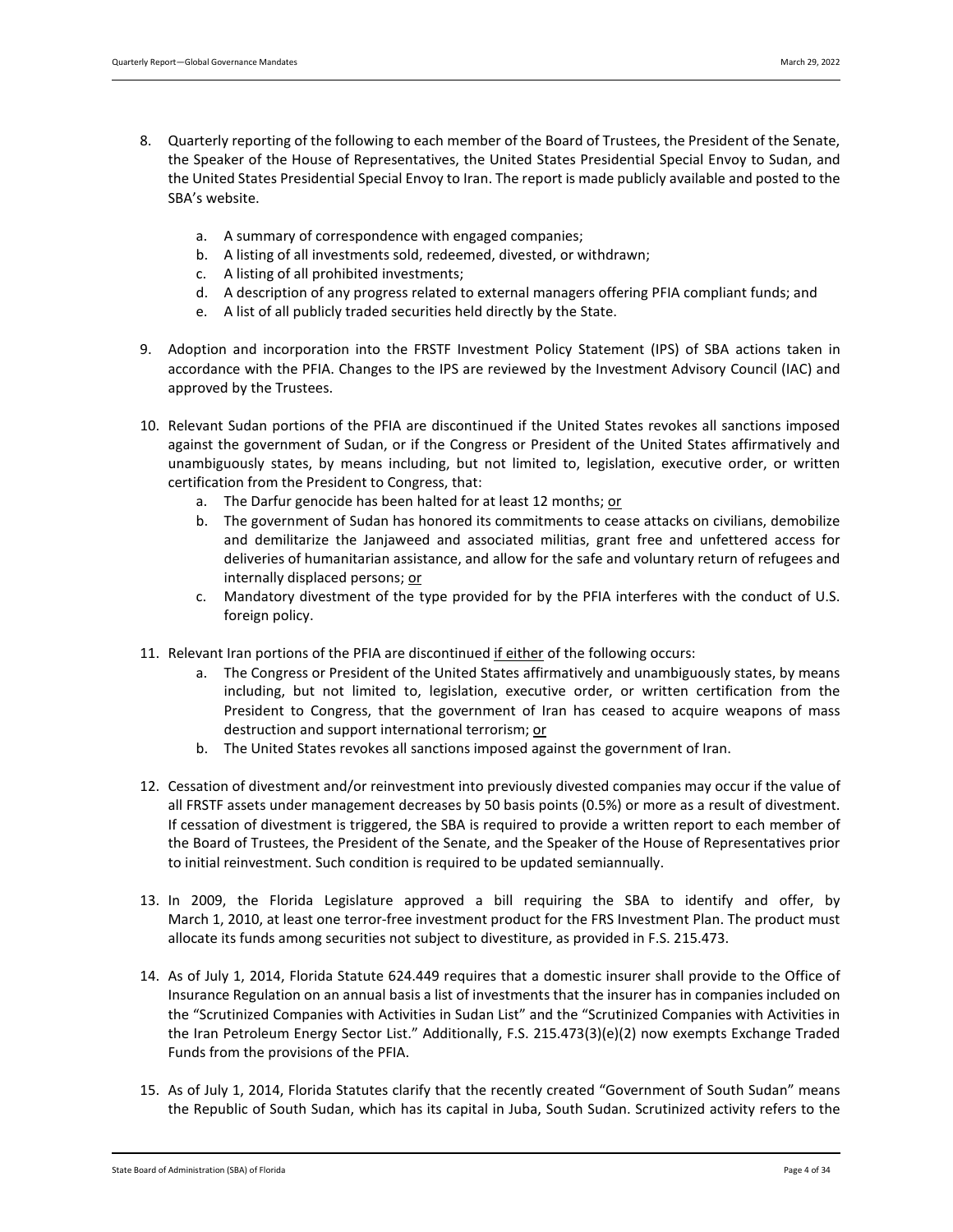"Government of Sudan," which means the Republic of the Sudan that has its capital in Khartoum, Sudan. Within this report, "Sudan" refers to the latter.

16. As of July 1, 2016, the requirements for the expiration of PFIA divestment protocol were amended and new quarterly reporting requirements were implemented. Florida Statutes eliminated the following criteria for discontinuing Iran portions of the PFIA: The Congress or President of the United States affirmatively and unambiguously declares, by means including, but not limited to, legislation, executive order, or written certification from the President to Congress, that mandatory divestment of the type provided for in this section interferes with the conduct of United States foreign policy.

#### <span id="page-4-0"></span>*Definition of a Scrutinized Company*

The following is a brief review of the criteria on which the active business operations of companies must be judged, in accordance with subsection (1)(t) of Section 215.473, F.S.

#### *Sudan:*

- 1. Have a material business relationship with the government of Sudan or a government-created project involving oil related, mineral extraction, or power generation activities, or
- 2. Have a material business relationship involving the supply of military equipment, or
- 3. Impart minimal benefit to disadvantaged citizens that are typically located in the geographic periphery of Sudan, or
- 4. Have been complicit in the genocidal campaign in Darfur.

#### *Iran:*

- 1. Have a material business relationship with the government of Iran or a government-created project involving oil related or mineral extraction activities, or
- 2. Have made material investments with the effect of significantly enhancing Iran's petroleum sector.

Affiliates of companies with scrutinized business operations are also subject to the requirements of the PFIA. An affiliated company is generally defined as any other company that either directly or indirectly controls, is controlled by or is under common control with the company conducting scrutinized active business operations. Control generally means the power to exercise a controlling influence over the management or policies of a company. As well, many companies have parent-subsidiary relationships whereby a parent company may own several other companies. In such cases, the SBA has included any known parent and/or subsidiaries that can be clearly linked to a company with scrutinized active business operations. The SBA has used a 50 percent ownership threshold in determining whether companies are affiliated, examining parent company-subsidiary ownership on a pro rata basis.

The SBA views companies which have explicit plans and activities related to discontinuation of active business operations as meeting the PFIA definition of substantial action. For all identified companies, the SBA will request information detailing what a company has actually done, if anything, to discontinue its active business operations or if it has pursued humanitarian efforts (applicable to Sudan only).

#### <span id="page-4-1"></span>*SBA Scrutinized Companies Identification Methodology*

The SBA has developed two lists (the Sudan List and the Iran List) of Scrutinized Companies with active business operations. The lists are developed by principally relying on the research and findings of our "External Research Providers." Below is a brief description of our External Research Providers, which are maintained to provide input from multiple sources.

1. **EIRIS Conflict Risk Network (CRN).** In May 2013, the Conflict Risk Network became part of EIRIS, a global provider of environmental, social, governance, and ethical performance of companies. EIRIS provides services to more than 150 asset owners and managers globally, with a staff of over 60, based primarily in London. CRN was formerly known as the Sudan Divestment Task Force (SDTF).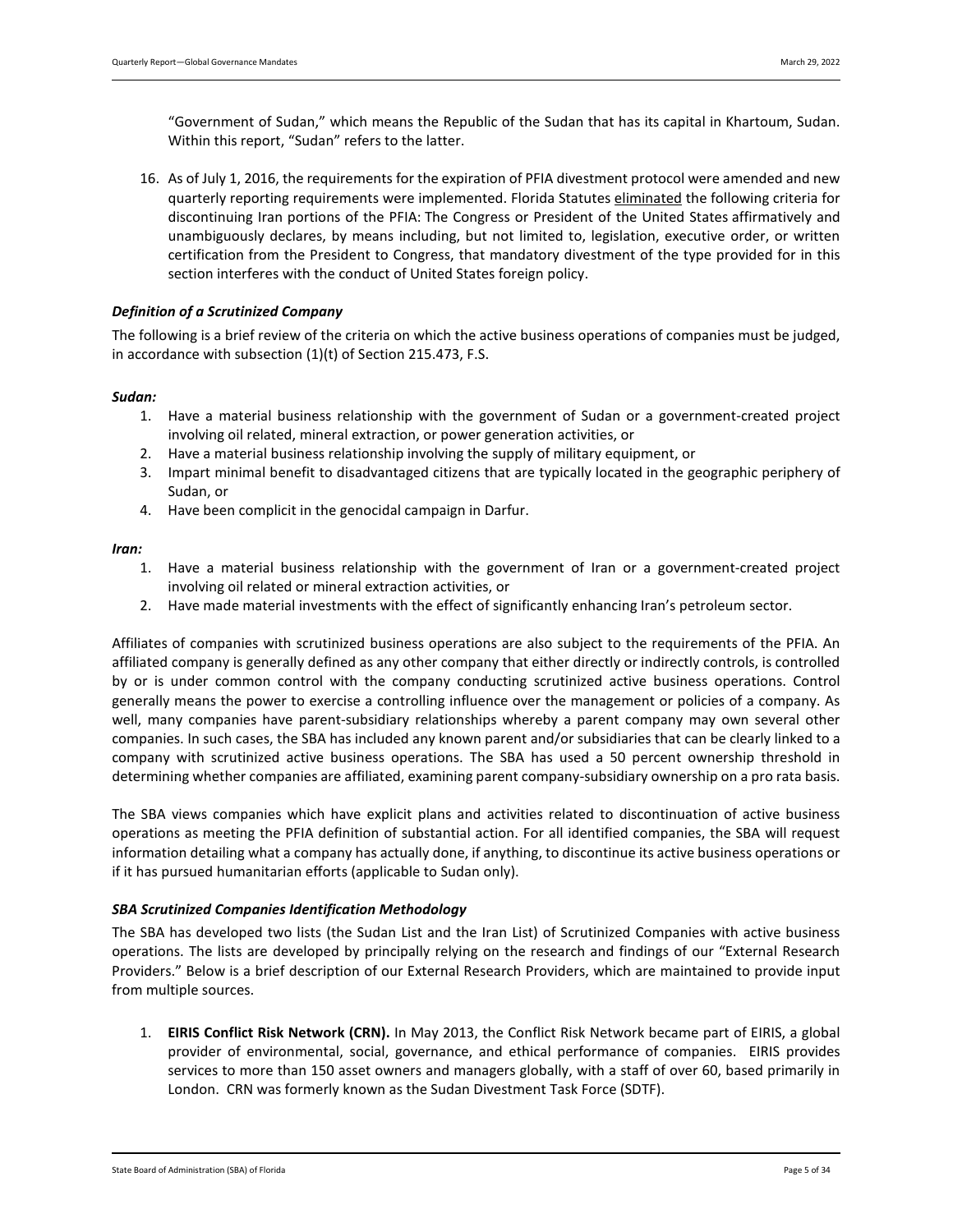- 2. **MSCI ESG Research (MSCI).** MSCI delivers corporate governance analysis and research to institutional investors. Through its ESG Research unit, MSCI offers screening services with specific and unique components of state law pertaining to investments in sanctioned countries, including Sudan and Iran.
- 3. **ISS-Ethix (formerly IW Financial or IWF).** On January 5, 2017, Institutional Shareholder Services (ISS) announced its acquisition of IW Financial. Going forward, ISS-Ethix will be the ESG arm of ISS, providing environmental and social research for responsible investing. IWF, in partnership with Conflict Securities Advisory Group (CSAG), has been a long-time provider of information on the business ties of publicly traded companies in Sudan and Iran.
- 4. **Sustainalytics, Inc.** Sustainalytics provides environmental, social and governance research and analysis, sustainability benchmarks, and investment services, and is the result of the merger between Jantzi Research, Inc. and Sustainalytics in 2009. Sustainalytics' company database, "Sustainalytics Global Platform," covers business operations in both Iran and Sudan.

Staff members within the Investment Programs & Governance unit, as well as other senior investment staff, review the assessments of the External Research Providers and other publicly available information. The SBA has utilized the following sources to evaluate over 400 companies and affiliates with reported links to Sudan or Iran:

#### Company disclosures:

- SEC filings (DEF 14A Proxy Statements, 10-K & 20-F Annual Reports, etc.)
- **Investor Relations/company websites**
- **Industry publications and analyst research**
- Investment/Finance Organizations:
- Other Institutional Investors/Private Investors
- U.S. Government Agencies:
- U.S. Department of State
- U.S. Treasury, Office of Foreign Asset Control (OFAC)
- **U.S. Government Accountability Office (GAO)**
- Dept. of Energy, Energy Information Administration (EIA)
- Congressional Research Service (CRS), Library of Congress

#### Other Sources:

- **SBA External Investment Managers**
- U.S. Federal Sanctions Laws covering State Sponsors of Terror
- Non-Governmental Organizations (NGOs)

Using the previous information sources, the SBA has developed two separate categorizations of a company's involvement in Sudan and/or Iran.

- 1. **"Scrutinized"**  Information provided by several External Research Providers indicates that a company meets the classification of a Scrutinized Company as defined by the PFIA as set forth in Section 215.473 (1)(t)1., 2., or 3, Florida Statutes [Sudan] or Section 215.473 (4)(t)1, Florida Statutes [Iran]. Upon SBA review, no other information sources clearly contradict the conclusions of the External Research Providers.
- 2. **"Continued Examination"**  At least one External Research Provider indicates that a company meets the classification of a Scrutinized Company as defined by the PFIA as set forth in Section 215.473, (1)(t)1., 2., or 3, Florida Statutes [Sudan] or Section 215.473, (4)(t)1, Florida Statute [Iran]. In other words, the External Research Providers do not agree on the status of a company and the SBA is unable to definitively categorize the company's activities as scrutinized without further research to resolve the differences. For companies classified as "Continued Examination," the SBA will begin an engagement process to clarify each firm's current business relationships.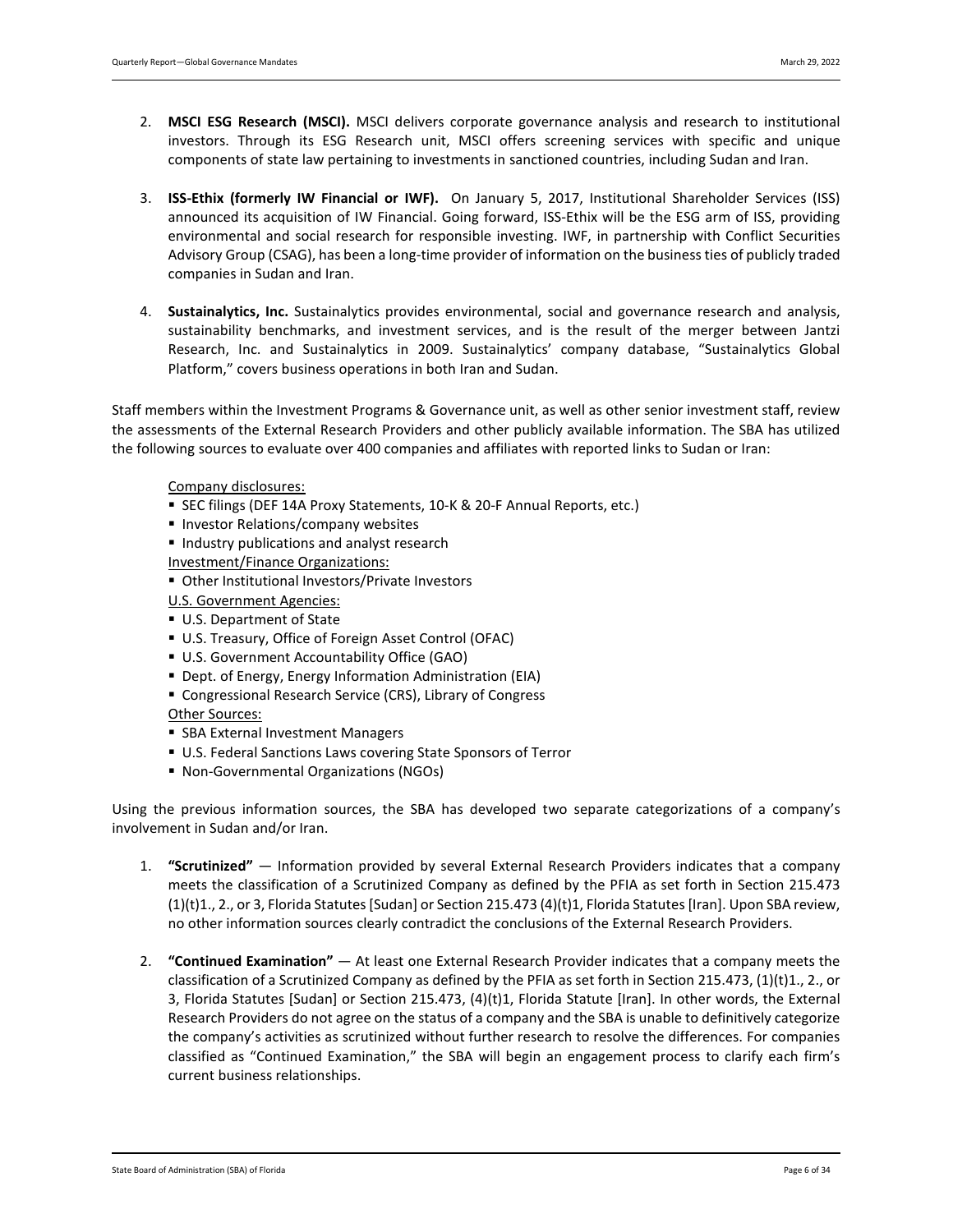#### *SUDAN Changes since the Previous PFIA Quarterly Report*

(see the following page for IRAN changes)

<span id="page-6-0"></span>Companies *added* to the **Sudan** Scrutinized List this quarter:

• None

Companies *removed* from the **Sudan** Scrutinized List this quarter:

• None

Companies *added* to the **Sudan** Continued Examination List this quarter:

• None

Companies *removed* from the **Sudan** Continued Examination List this quarter:

- **China North Industries Group Corp (CNGC/Norinco)**
	- o Bonds have recently matured. The company no longer has publicly traded securities.

#### **Recent Developments in Sudan**

March 2022 — Conditions in Sudan have remained tumultuous since an October 2021 military coup ended a military-civilian transitional partnership that had been in place since the overthrow of Sudanese dictator Omar al-Bashir in 2019. Demonstrations and civilian protests have continued to support a civilian government, but deaths have been reported in conflicts with security forces.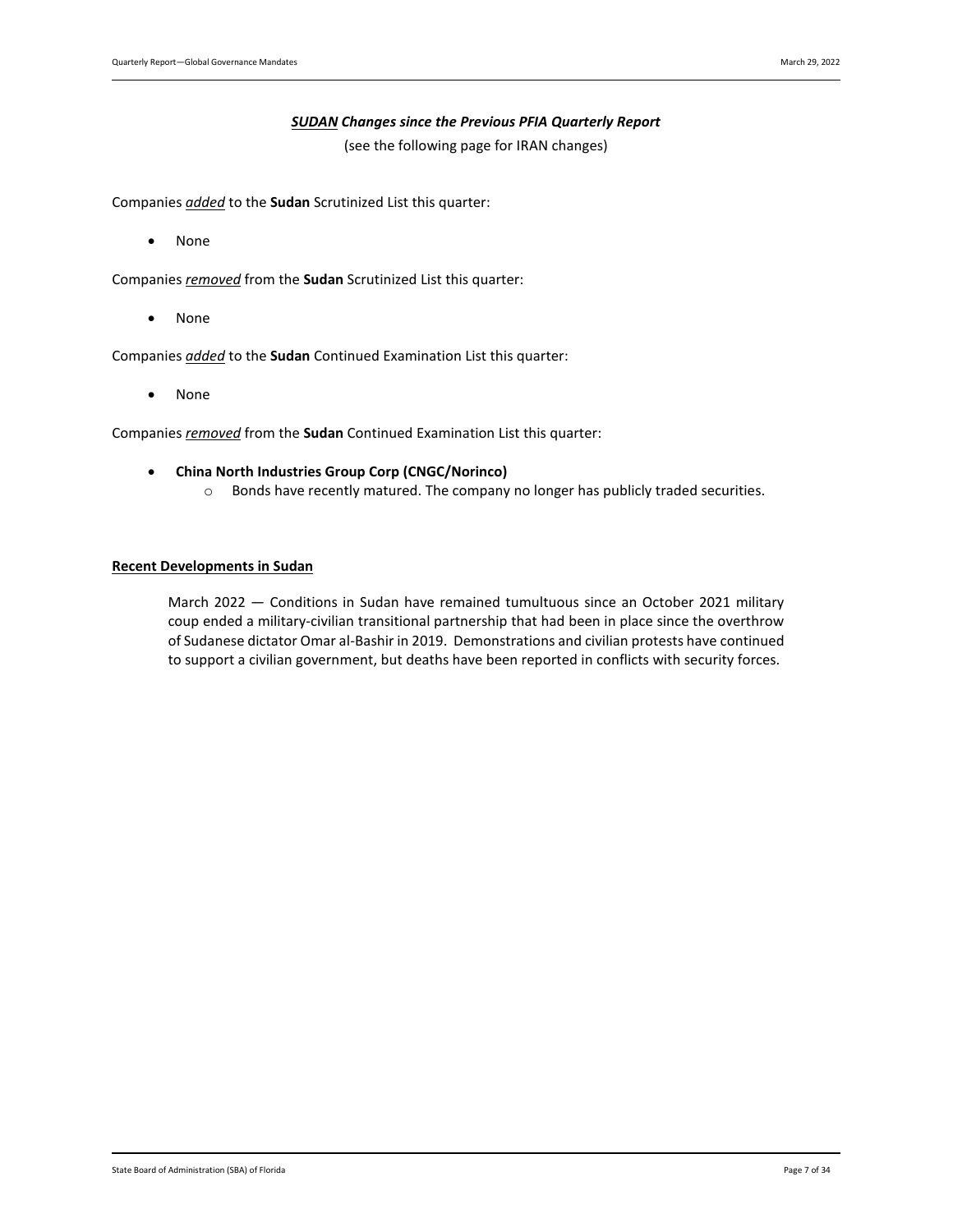#### *IRAN Changes since the Previous PFIA Quarterly Report*

(see the previous page for SUDAN changes)

<span id="page-7-0"></span>Companies *added* to the **Iran** Scrutinized List this quarter:

• None

Companies *removed* from the **Iran** Scrutinized List this quarter:

• None

Companies *added* to the **Iran** Continued Examination List this quarter:

• None

Companies *removed* from the **Iran** Continued Examination List this quarter:

• None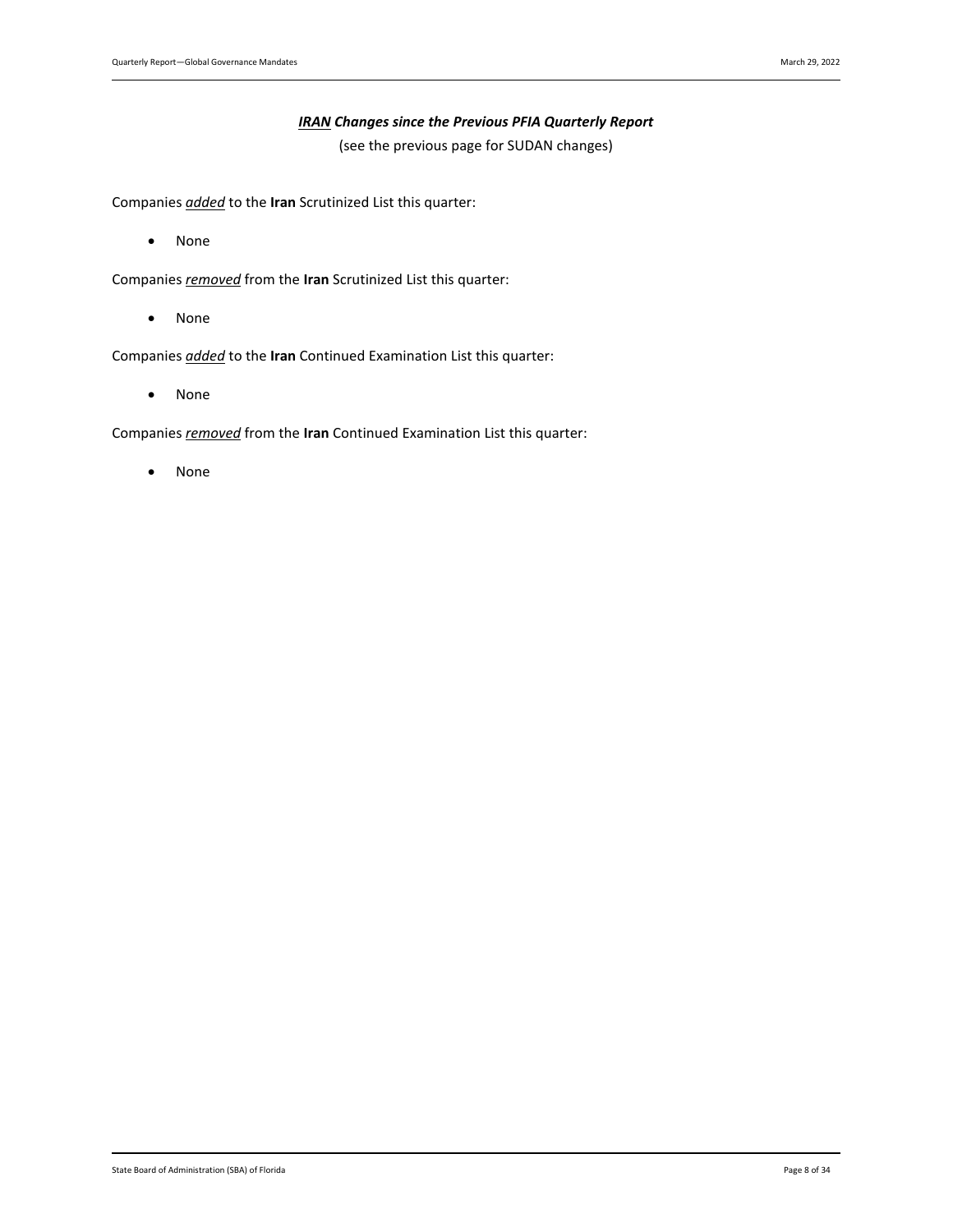#### *Quarterly Status Update Regarding Potential IRAN Expiration Florida Statutes, 215.473 (5) EXPIRATION (b) subparagraphs 1. and 2.*

<span id="page-8-0"></span>Florida Statutes require a quarterly update on events relating to the status of expiration clauses 1 and 2, which are copied below in their entirety:

*F.S. 215.473(5)(b): If either of the following occurs, the board may no longer scrutinize companies according to subparagraph (1)(v)4., may no longer assemble the Scrutinized Companies with Activities in the Iran Petroleum Energy Sector List, and shall cease engagement, investment prohibitions, and divestment:*

*1. The Congress or President of the United States affirmatively and unambiguously states, by means including, but not limited to, legislation, executive order, or written certification from the President to Congress, that the government of Iran has ceased to acquire weapons of mass destruction and support international terrorism;* 

#### Update:

March 3, 2022— The quarterly report from the International Atomic Energy Agency showed Iran's stock of uranium enriched to up to 60% fissile purity had almost doubled, increasing by 15.5 kg to 33.2 kg (46 to 110 pounds). It was reported that is around threequarters of the amount needed, if enriched further, for one nuclear bomb according to a common definition. The total stock of enriched uranium now stands at 3.2 tons, an increase of 707.4 kg on the quarter, the report showed.

#### Source:

[https://www.reuters.com/world/middle-east/irans-stock-uranium-near-weapons](https://www.reuters.com/world/middle-east/irans-stock-uranium-near-weapons-grade-doubles-33-kg-iaea-report-2022-03-03/)[grade-doubles-33-kg-iaea-report-2022-03-03/](https://www.reuters.com/world/middle-east/irans-stock-uranium-near-weapons-grade-doubles-33-kg-iaea-report-2022-03-03/)

## **Or**

#### *2. The United States revokes all sanctions imposed against the government of Iran.*

## Update:

February 4, 2022 – The US State Department waived certain sanctions on Iran's civil nuclear program. The sanctions waiver "is designed to facilitate discussions that would help to close a deal on a mutual return to full implementation of the JCPOA and lay the groundwork for Iran's return to performance of its JCPOA commitments," the State Department said in its report to Congress, adding it is also designed to "constrain Iran's nuclear activities."

Source[: https://www.nbcnews.com/politics/national-security/u-s-restores-iran](https://www.nbcnews.com/politics/national-security/u-s-restores-iran-sanctions-waiver-deadline-nuclear-deal-looms-n1288698)[sanctions-waiver-deadline-nuclear-deal-looms-n1288698](https://www.nbcnews.com/politics/national-security/u-s-restores-iran-sanctions-waiver-deadline-nuclear-deal-looms-n1288698)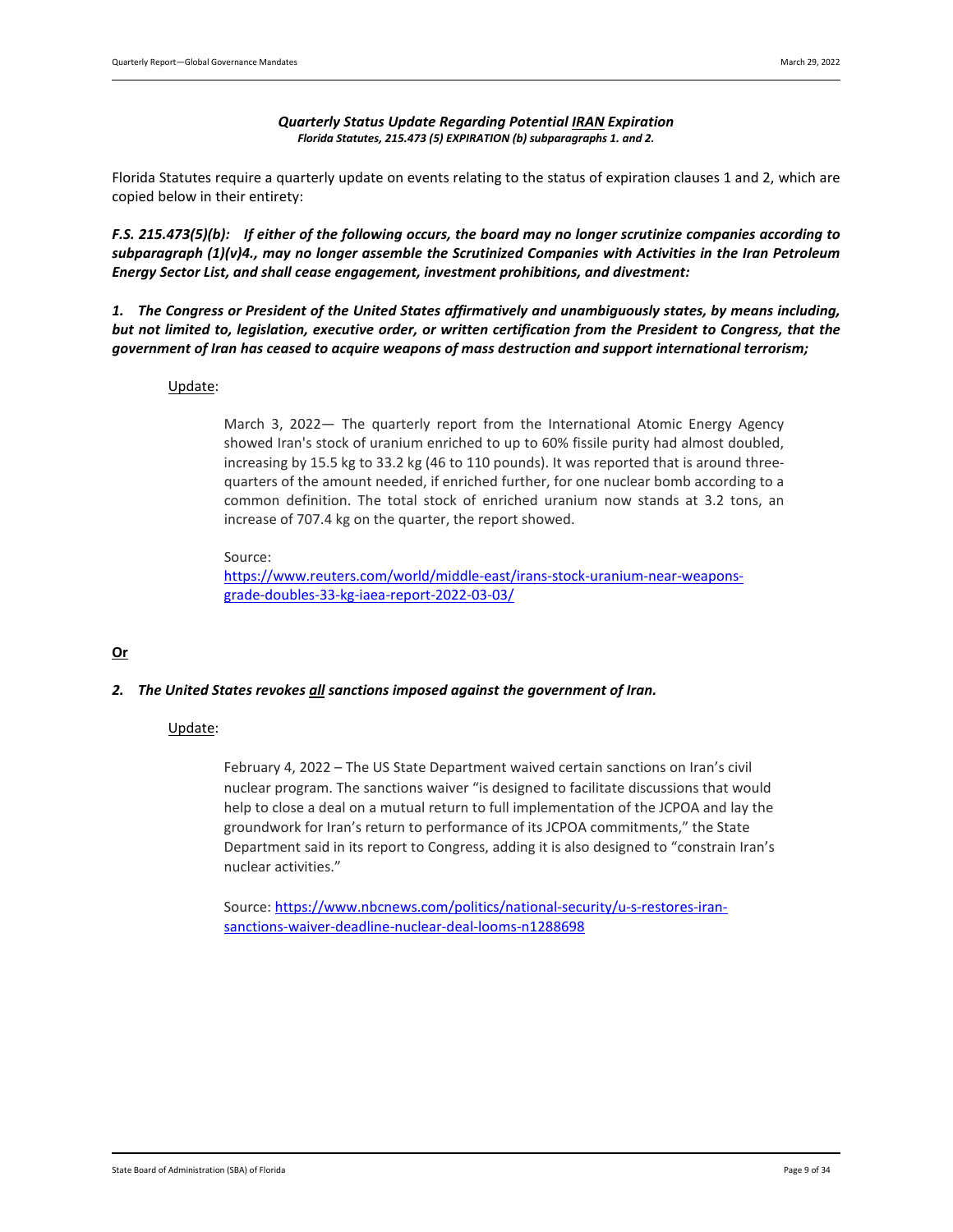# *Table 1: Scrutinized Companies with Activities in SUDAN (New companies on the list are shaded and in bold.)*

<span id="page-9-0"></span>

| <b>Scrutinized Company: Sudan</b>                                       | <b>Country of</b><br>Incorporation | Date of Initial Scrutinized Classification |
|-------------------------------------------------------------------------|------------------------------------|--------------------------------------------|
| Al-Enmaa Real Estate Co                                                 | Kuwait                             | June 4, 2019                               |
| Aviation Industry Corporation of China (AVIC)                           | China                              | September 24, 2019                         |
| AviChina Industry & Technology                                          | China                              | June 4, 2019                               |
| AVIC Electromechanical Systems Co Ltd                                   | China                              | September 24, 2019                         |
| <b>AVIC International Finance Ltd</b>                                   | China                              | September 24, 2019                         |
| AVIC International Holdings Ltd (formerly listed as AVIC International) | China                              | June 4, 2019                               |
| Bank of Kunlun Co Ltd                                                   | China                              | March 7, 2018                              |
| Chennai Petroleum Corp Ltd                                              | India                              | September 19, 2007                         |
| China Avionics Systems                                                  | China                              | June 4, 2019                               |
| China National Petroleum Corporation (CNPC)                             | China                              | December 11, 2012                          |
| China Petrochemical Corporation (Sinopec Group)                         | China                              | December 3, 2019                           |
| China Petroleum & Chemical Corp (CPCC) Sinopec                          | China                              | September 19, 2007                         |
| China Petroleum Engineering Corp                                        | China                              | March 7, 2018                              |
| <b>CNPC Capital Company Limited</b>                                     | China                              | June 14, 2017                              |
| <b>CNPC General Capital Ltd</b>                                         | China                              | June 26, 2012                              |
| <b>CNPC Global Capital Limited</b>                                      | China                              | December 15, 2020                          |
| <b>CNPC HK Overseas Capital Ltd</b>                                     | China                              | June 16, 2011                              |
| Daqing Huake Group Co Ltd                                               | China                              | March 25, 2008                             |
| Egypt Kuwait Holding Co. SAE                                            | Kuwait                             | January 13, 2009                           |
| <b>Energy House Holding Company</b>                                     | Kuwait                             | July 28, 2009                              |
| Engen Botswana                                                          | Botswana                           | March 24, 2015                             |
| <b>FACC AG</b>                                                          | Austria                            | June 4, 2019                               |
| Gas District Cooling (Putrajaya) Sdn Bhd                                | Malaysia                           | April 14, 2009                             |
| Harbin Electric Co. Ltd.                                                | China                              | September 19, 2007                         |
| Hindustan Petroleum Corporation Ltd                                     | India                              | June 13, 2018                              |
| Indian Oil Corp Ltd (IOCL)                                              | India                              | September 19, 2007                         |
| Jiangxi Hongdu Aviation                                                 | China                              | September 19, 2007                         |
| <b>KLCC Property Holdings Bhd</b>                                       | Malaysia                           | April 14, 2009                             |
| Kunlun Energy Company Ltd                                               | Hong Kong                          | September 19, 2007                         |
| Kunlun Financial Leasing Co Ltd                                         | China                              | March 7, 2018                              |
| Kuwait Finance House                                                    | Kuwait                             | April 14, 2009                             |
| Lanka IOC Ltd                                                           | India                              | September 19, 2007                         |
| Malaysia Marine & Heavy Engineering Holdings Bhd                        | Malaysia                           | March 18, 2014                             |
| Managem SA                                                              | Morocco                            | November 9, 2010                           |
| Mangalore Refinery & Petrochemicals Ltd                                 | India                              | September 19, 2007                         |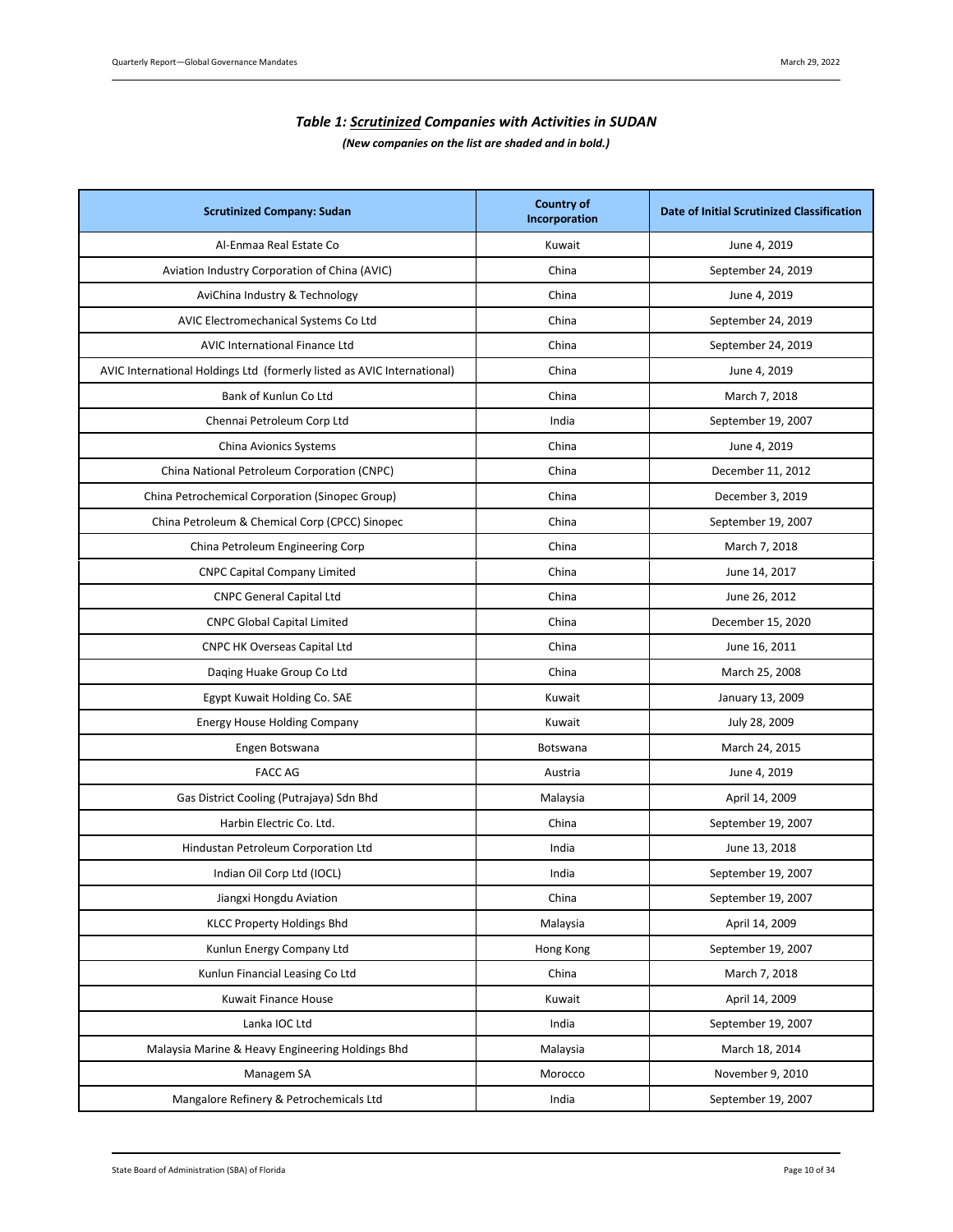| <b>Scrutinized Company: Sudan</b>             | <b>Country of</b><br>Incorporation | <b>Date of Initial Scrutinized Classification</b> |
|-----------------------------------------------|------------------------------------|---------------------------------------------------|
| MISC Bhd                                      | Malaysia                           | September 19, 2007                                |
| Oil India Ltd                                 | India                              | September 18, 2012                                |
| Oil & Natural Gas Corp (ONGC)                 | India                              | September 19, 2007                                |
| ONGC Videsh Limited (OVL)                     | India                              | March 18, 2014                                    |
| Orca Gold Inc.                                | Canada                             | December 9, 2014                                  |
| PetroChina                                    | China                              | September 19, 2007                                |
| Petroliam Nasional (Petronas)                 | Malaysia                           | September 19, 2007                                |
| Petronas Capital Limited                      | Malaysia                           | September 19, 2007                                |
| Petronas Chemicals Bhd                        | Malaysia                           | June 16, 2011                                     |
| Petronas Dagangan Bhd                         | Malaysia                           | September 19, 2007                                |
| Petronas Gas Berhad                           | Malaysia                           | September 19, 2007                                |
| Petronas Global Sukuk                         | Malaysia                           | August 2, 2016                                    |
| Putrajaya Management Sdn Bhd                  | Malaysia                           | March 18, 2014                                    |
| Sinopec Capital 2013 Ltd                      | China                              | September 24, 2013                                |
| Sinopec Century Bright Capital Investment Ltd | China                              | December 3, 2019                                  |
| Sinopec Engineering Group Co Ltd              | China                              | March 18, 2014                                    |
| Sinopec Group Overseas Development 2018 Ltd   | China                              | December 15, 2020                                 |
| Sinopec Group Overseas Development 2017 Ltd   | China                              | September 11, 2019                                |
| Sinopec Group Overseas Development 2016 Ltd   | China                              | August 2, 2016                                    |
| Sinopec Group Overseas Development 2015 Ltd   | China                              | December 15, 2020                                 |
| Sinopec Group Overseas Development 2014 Ltd   | China                              | March 7, 2018                                     |
| Sinopec Group Overseas Development 2013 Ltd   | China                              | March 18, 2014                                    |
| Sinopec Group Overseas Development 2012 Ltd   | China                              | March 7, 2018                                     |
| Sinopec Kantons Holdings Ltd                  | Bermuda                            | September 19, 2007                                |
| Sinopec Oilfield Equipment Corporation        | China                              | April 14, 2009                                    |
| Sinopec Oilfield Service Corp                 | China                              | March 25, 2008                                    |
| Sinopec Shanghai Petrochemical                | China                              | September 19, 2007                                |
| Societe Metallurgique D'imiter                | Morocco                            | November 9, 2010                                  |
| # of Sudan Scrutinized Companies              | 63                                 |                                                   |

The following companies were **removed** from the **SUDAN Scrutinized List** during the quarter:

| <b>Removed Company</b>             | <b>Country of</b><br><b>Incorporation</b> |
|------------------------------------|-------------------------------------------|
| No companies removed this quarter. |                                           |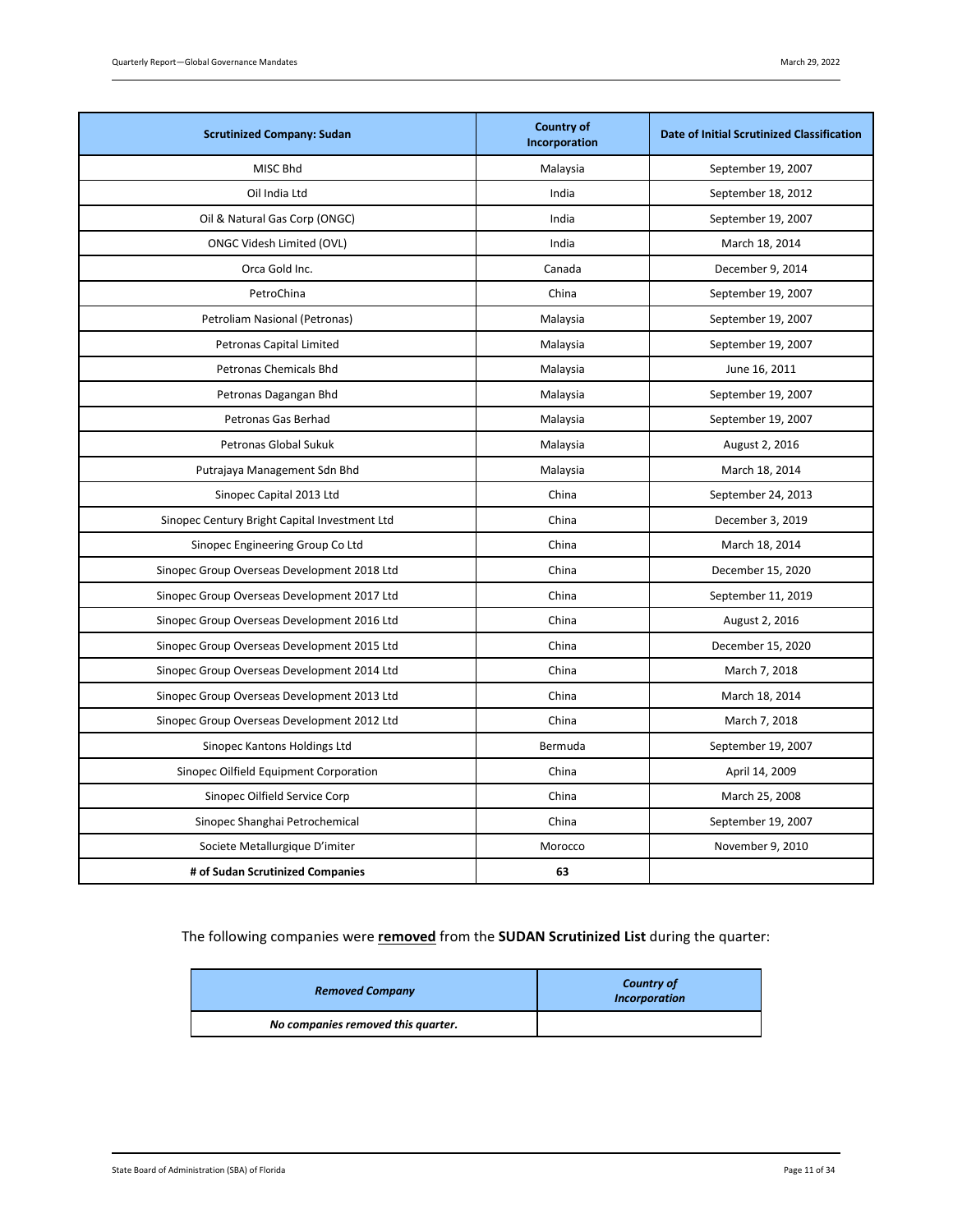<span id="page-11-0"></span>

| <b>Continued Examination Company: Sudan</b>                  | <b>Country of</b><br>Incorporation |
|--------------------------------------------------------------|------------------------------------|
| Bharat Heavy Electricals, Ltd                                | India                              |
| China Gezhouba Group Company Ltd                             | China                              |
| Dongfeng Motor Group Co Ltd                                  | China                              |
| Dongan Motor (aka Harbin Dongan Auto Engine)                 | China                              |
| Glencore Xstrata PLC                                         | Switzerland                        |
| Power Construction Corporation of China Ltd. (fka Sinohydro) | China                              |
| Shanghai Electric Group Co.                                  | China                              |
| # of Sudan Continued Examination Companies                   | 7                                  |

## *Table 2: Continued Examination Companies with Activities in SUDAN (New companies on the list are shaded and in bold.)*

The following companies were **removed** from the **SUDAN Continued Examination List** during the quarter:

| <b>Removed Company</b>                                  | <b>Country of</b><br><b>Incorporation</b> |
|---------------------------------------------------------|-------------------------------------------|
| <b>China North Industries Group Corp (CNGC/Norinco)</b> | China                                     |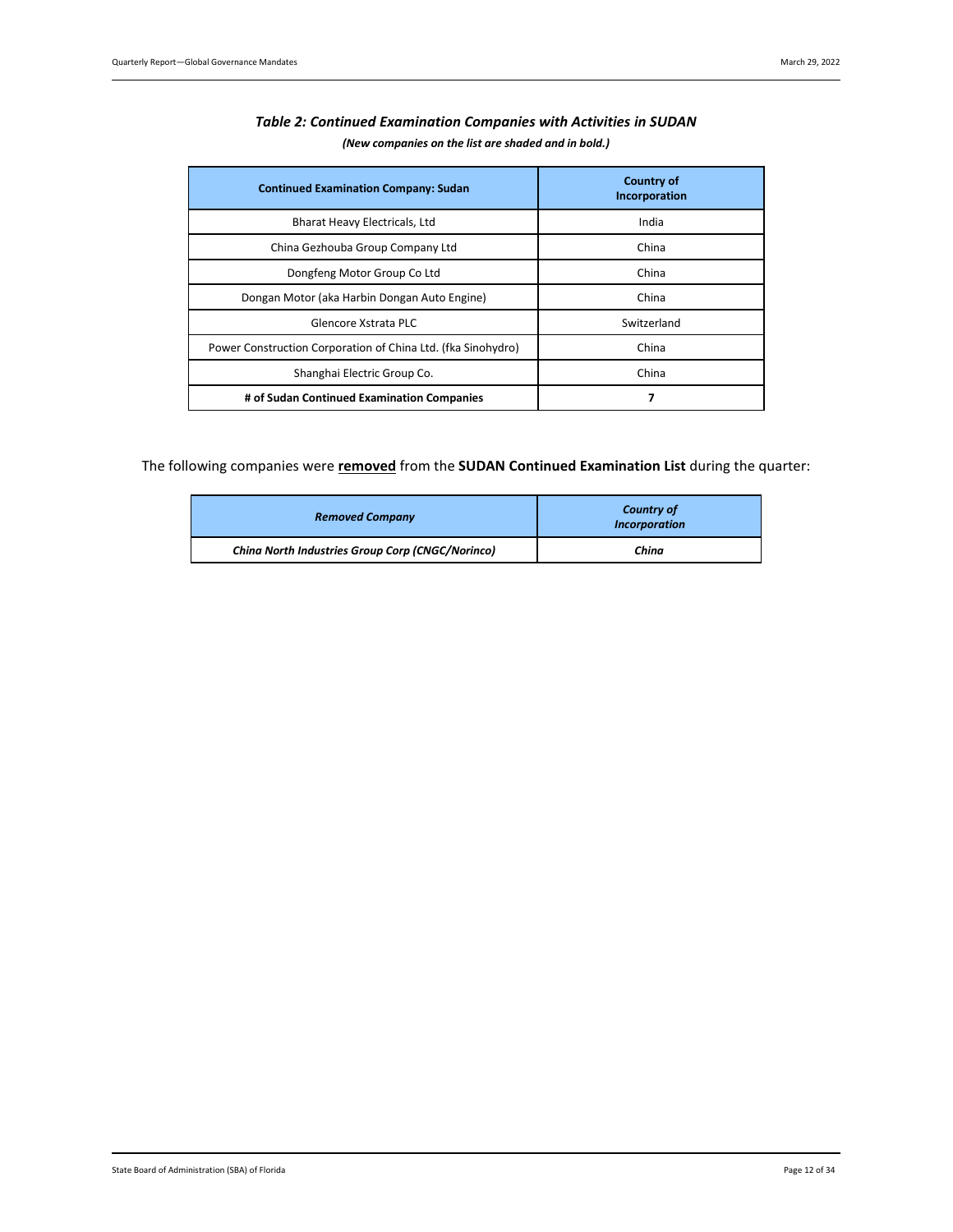| Table 3: Scrutinized Companies with Activities in the IRAN Petroleum Energy Sector |
|------------------------------------------------------------------------------------|
| New companies on the list are shaded and in bold.                                  |

<span id="page-12-0"></span>

| <b>Scrutinized Company: Iran</b>                 | <b>Country of</b><br>Incorporation | <b>Date of Initial Scrutinized Classification</b> |
|--------------------------------------------------|------------------------------------|---------------------------------------------------|
| Bank of Kunlun Co Ltd                            | China                              | March 7, 2018                                     |
| China BlueChemical Ltd.                          | China                              | March 19, 2013                                    |
| China National Petroleum Corporation (CNPC)      | China                              | December 11, 2012                                 |
| China Oilfield Services Ltd.                     | China                              | June 16, 2011                                     |
| China Petrochemical Corporation (Sinopec Group)  | China                              | December 3, 2019                                  |
| China Petroleum & Chemical Corp (CPCC) Sinopec   | China                              | September 19, 2007                                |
| China Petroleum Engineering Corp                 | China                              | March 7, 2018                                     |
| CNOOC Ltd.                                       | China                              | June 16, 2011                                     |
| CNOOC Curtis Funding No.1 Pty Ltd                | Australia                          | October 17, 2017                                  |
| CNOOC Energy Technology & Services Ltd           | China                              | June 15, 2021                                     |
| <b>CNOOC Finance Limited</b>                     | China                              | September 24, 2013                                |
| <b>CNOOC Nexen Finance</b>                       | Canada                             | October 17, 2017                                  |
| <b>CNPC Capital Company Limited</b>              | China                              | June 14, 2017                                     |
| <b>CNPC General Capital Ltd</b>                  | China                              | December 6, 2016                                  |
| <b>CNPC Global Capital Limited</b>               | China                              | December 15, 2020                                 |
| CNPC HK Overseas Capital Ltd.                    | China                              | June 16, 2011                                     |
| COSL Finance (BVI) Limited                       | China                              | September 24, 2013                                |
| <b>COSL Singapore Capital Ltd</b>                | Singapore                          | December 4, 2018                                  |
| Engen Botswana                                   | Botswana                           | March 24, 2015                                    |
| Gas District Cooling (Putrajaya) Sdn Bhd         | Malaysia                           | April 14, 2009                                    |
| Gazprom                                          | Russia                             | September 19, 2007                                |
| Gazprom Neft                                     | Russia                             | September 16, 2008                                |
| Gazprom Promgaz                                  | Russia                             | June 4, 2019                                      |
| <b>GPN Capital SA</b>                            | Luxembourg                         | June 4, 2019                                      |
| Hindustan Petroleum Corporation Ltd              | India                              | June 13, 2018                                     |
| Indian Oil Corp Ltd (IOCL)                       | India                              | September 19, 2007                                |
| KLCC Property Holdings Bhd                       | Malaysia                           | April 14, 2009                                    |
| Kunlun Energy Company Ltd.                       | Hong Kong                          | September 19, 2007                                |
| Kunlun Financial Leasing Co Ltd                  | China                              | March 7, 2018                                     |
| Malaysia Marine & Heavy Engineering Holdings Bhd | Malaysia                           | March 18, 2014                                    |
| Mangalore Refinery & Petrochemicals Ltd.         | India                              | March 19, 2013                                    |
| MISC Bhd                                         | Malaysia                           | September 19, 2007                                |
| Mosenergo                                        | Russia                             | September 16, 2008                                |
| Oil & Natural Gas Corp (ONGC)                    | India                              | September 19, 2007                                |
| <b>ONGC Videsh Limited (OVL)</b>                 | India                              | March 18, 2014                                    |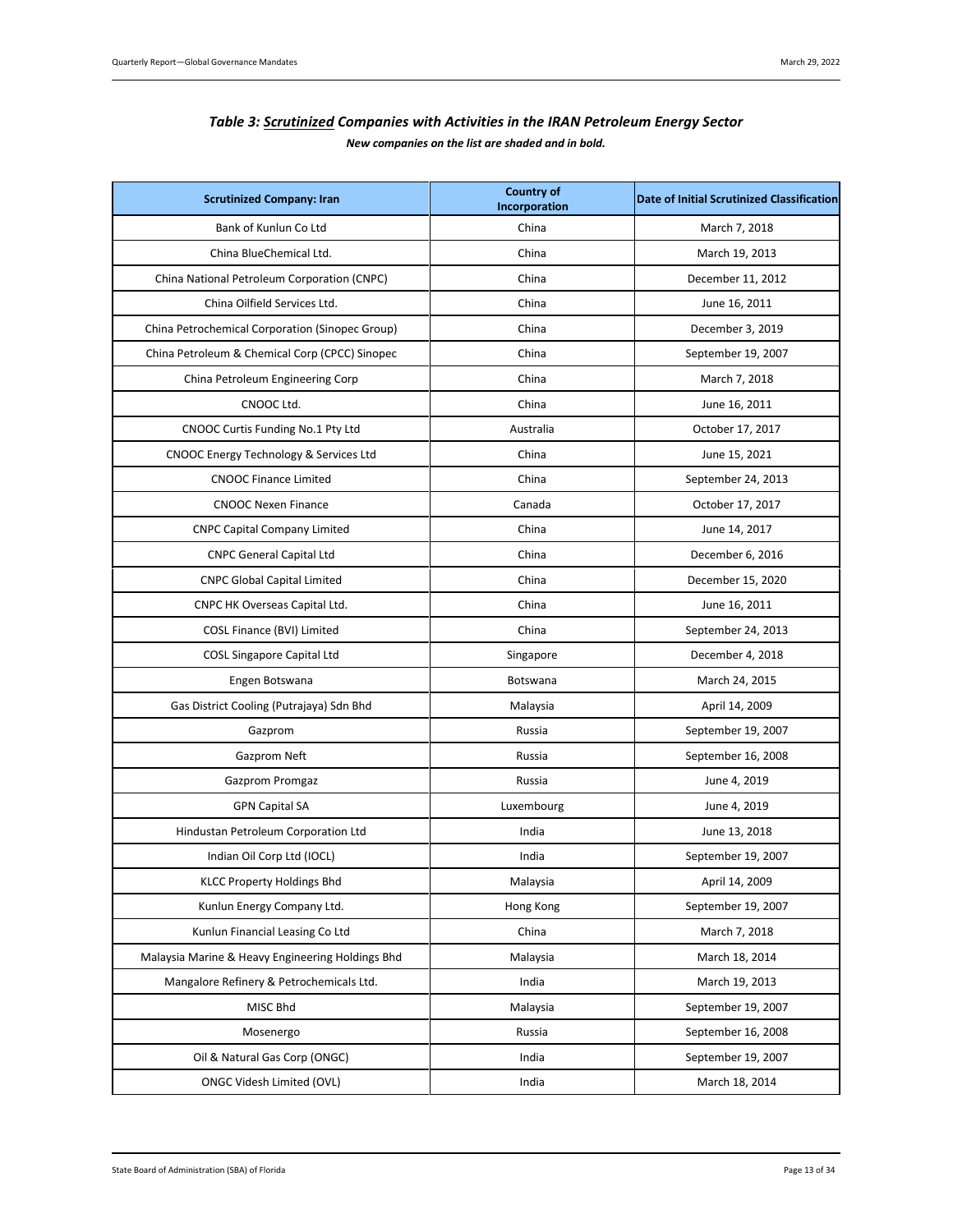| <b>Scrutinized Company: Iran</b>              | <b>Country of</b><br>Incorporation | Date of Initial Scrutinized Classification |
|-----------------------------------------------|------------------------------------|--------------------------------------------|
| PetroChina                                    | China                              | September 19, 2007                         |
| Petroliam Nasional (Petronas)                 | Malaysia                           | September 19, 2007                         |
| Petronas Capital Limited                      | Malaysia                           | September 19, 2007                         |
| Petronas Chemicals Bhd                        | Malaysia                           | June 16, 2011                              |
| Petronas Dagangan Bhd                         | Malaysia                           | September 19, 2007                         |
| Petronas Gas Berhad                           | Malaysia                           | September 19, 2007                         |
| Petronas Global Sukuk                         | Malaysia                           | August 2, 2016                             |
| Putrajaya Management Sdn Bhd                  | Malaysia                           | March 18, 2014                             |
| Sinopec Capital 2013 Ltd.                     | China                              | March 18, 2014                             |
| Sinopec Century Bright Capital Investment Ltd | China                              | December 3, 2019                           |
| Sinopec Engineering Group Co Ltd.             | China                              | March 18, 2014                             |
| Sinopec Group Overseas Development 2018 Ltd   | China                              | December 15, 2020                          |
| Sinopec Group Overseas Development 2017 Ltd   | China                              | September 11, 2019                         |
| Sinopec Group Overseas Development 2016 Ltd   | China                              | August 2, 2016                             |
| Sinopec Group Overseas Development 2015 Ltd   | China                              | December 15, 2020                          |
| Sinopec Group Overseas Development 2014 Ltd   | China                              | March 7, 2018                              |
| Sinopec Group Overseas Development 2013 Ltd   | China                              | March 18, 2014                             |
| Sinopec Group Overseas Development 2012 Ltd   | China                              | March 7, 2018                              |
| Sinopec Kantons Holdings Ltd.                 | Bermuda                            | September 19, 2007                         |
| Sinopec Oilfield Equipment Corporation        | China                              | September 29, 2015                         |
| Sinopec Oilfield Service Corp                 | China                              | March 25, 2008                             |
| Sinopec Shanghai Petrochemical                | China                              | September 19, 2007                         |
| Territorial Generating Company No 1           | Russia                             | June 4, 2019                               |
| # of Iran Scrutinized Companies               | 58                                 |                                            |

# The following companies were **removed** from the **IRAN Scrutinized List** during the quarter:

| <b>Removed Company</b>             | <b>Country of</b><br><b>Incorporation</b> |
|------------------------------------|-------------------------------------------|
| No companies removed this quarter. |                                           |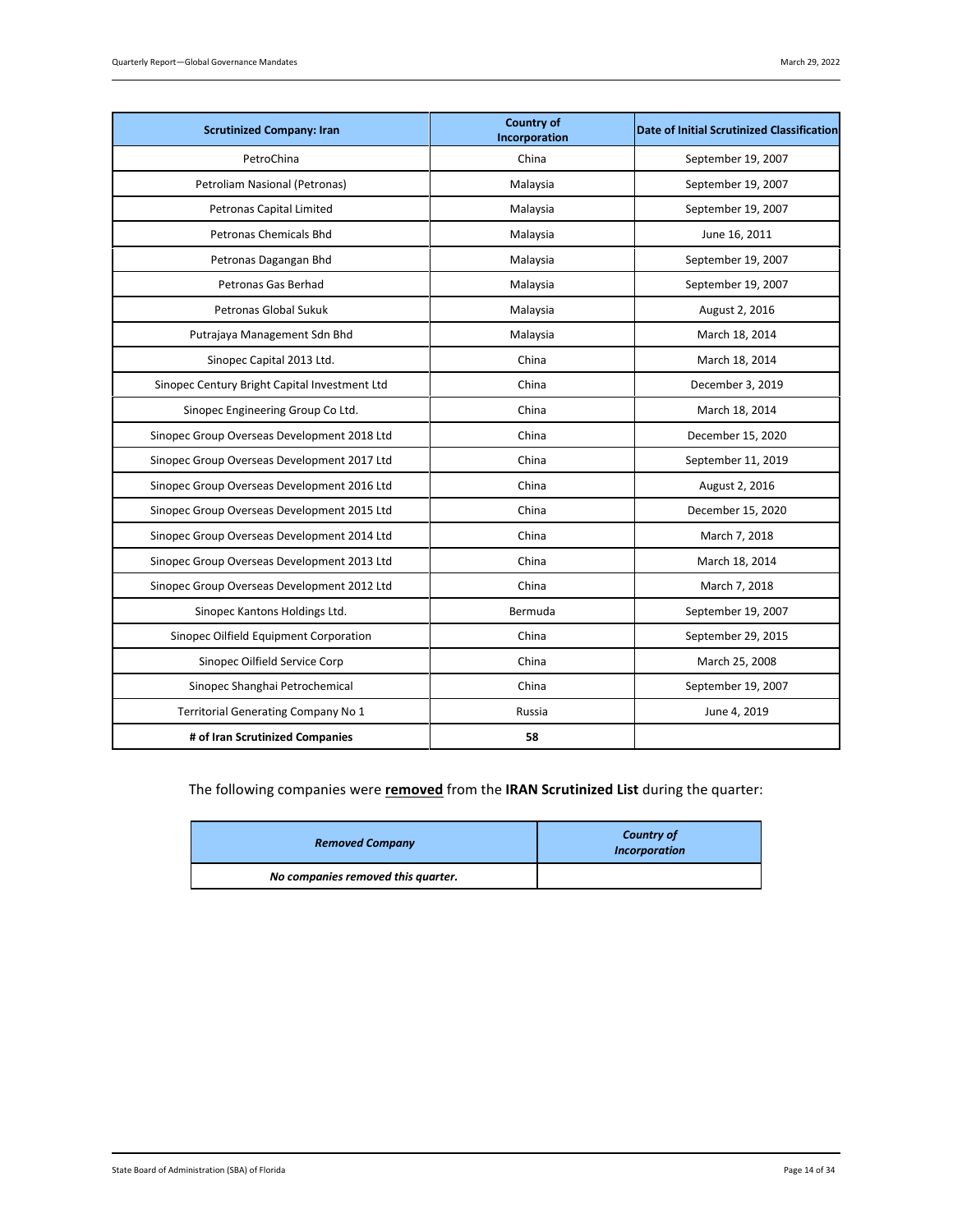# <span id="page-14-0"></span>*Table 4: Continued Examination Companies with Petroleum Energy Activities in IRAN New companies on the list are shaded and in bold.*

| <b>Continued Examination Company: Iran</b>                                | <b>Country of</b><br>Incorporation |
|---------------------------------------------------------------------------|------------------------------------|
| China Nonferrous Metal Industry's Foreign Engineering and<br>Construction | China                              |
| GS Engineering & Construction Corp.                                       | South Korea                        |
| <b>GS Holdings</b>                                                        | South Korea                        |
| Petronet LNG Ltd.                                                         | India                              |
| # of Iran Continued Examination Companies                                 | 4                                  |

## The following companies were **removed** from the **IRAN Continued Examination List** during the quarter:

| <b>Removed Company</b>            | <b>Country of</b><br><b>Incorporation</b> |  |
|-----------------------------------|-------------------------------------------|--|
| No Companies Removed this Quarter |                                           |  |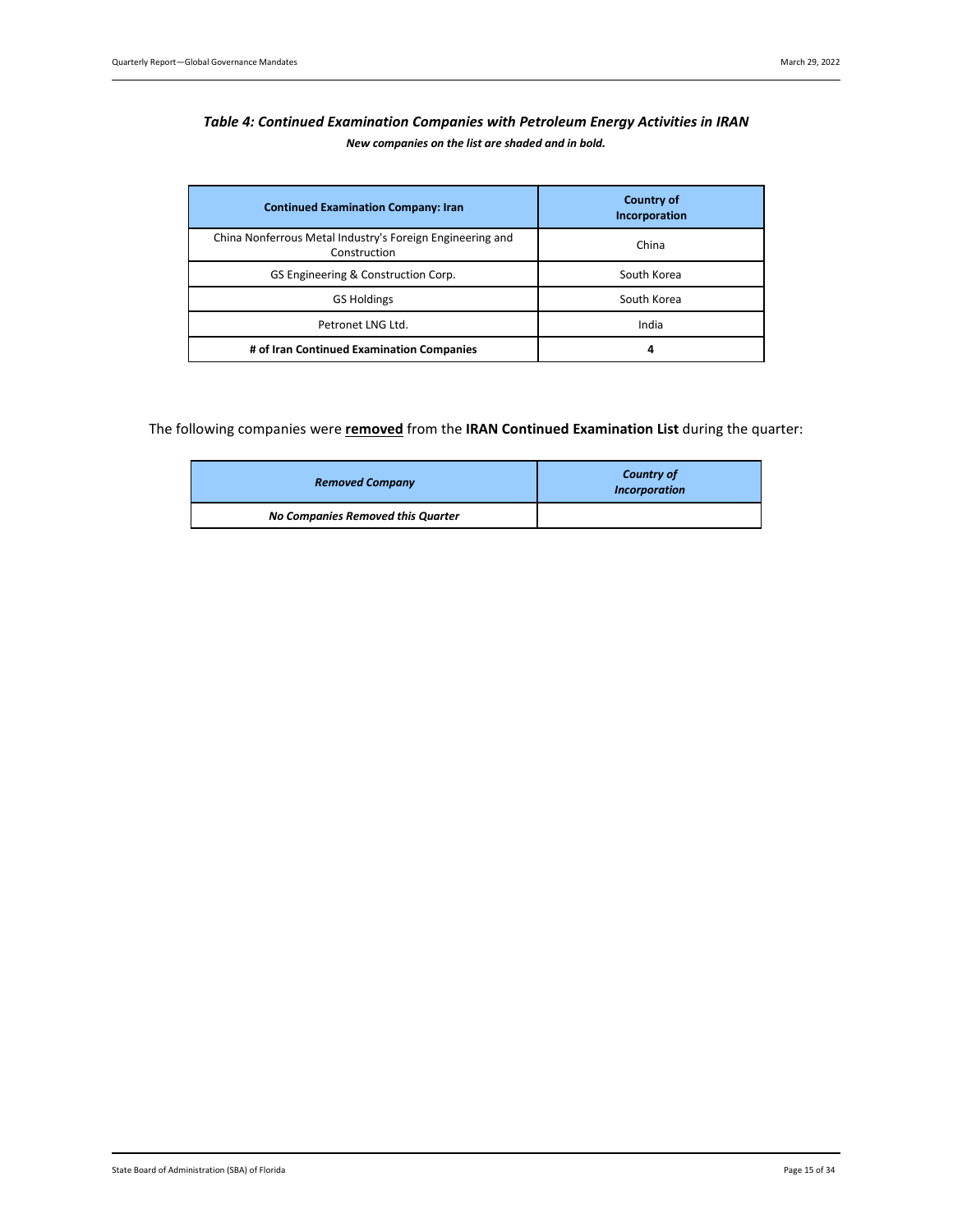#### *Table 5: Correspondence & Engagement Efforts with Scrutinized Companies*

<span id="page-15-0"></span>In accordance with Section 215.473(3)(a), F.S., the SBA began to engage companies on the September 19, 2007 Scrutinized Company lists. The SBA sent letters to each Scrutinized Company that was owned and held as of September 19, 2007, per the requirements of the law.

The SBA also sent written communication to other scrutinized firms since the initial company engagement effort in September 2007. Each letter encouraged the company to cease any active business operations within 90 days or convert such operations to inactive status to avoid qualifying for divestment by the SBA. In addition, the SBA sent a second letter to scrutinized companies on January 25, 2008, again requesting companies to provide all information necessary to avoid divestment.

On September 30, 2008, the SBA sent a follow-up letter to all Scrutinized Companies. Although, these companies are no longer held by the SBA, the September 30, 2008 letter was intended to once again provide notice of the requirements of the PFIA. Since our original correspondence, several companies on the scrutinized list have replied with valuable information. Each company's response and classification status is summarized below. Any company that responded to the SBA's written correspondence is highlighted in blue text.

| Company                                                             | <b>Company Responsive to</b><br><b>SBA Communications</b> | <b>Status</b>                                     |
|---------------------------------------------------------------------|-----------------------------------------------------------|---------------------------------------------------|
| <b>ABB</b>                                                          | <b>Yes; January 29, 2009</b>                              | Removed from Sudan Scrutinized List               |
| <b>Alstom</b>                                                       | Yes; October 1, 2007 and<br>October 25, 2011              | Removed from Sudan Scrutinized and CE Lists       |
| <b>Bharat Heavy Electricals Limited</b>                             | Yes; October 4, 2007                                      | Moved to Sudan Continued Examination List         |
| <b>Bow Valley Energy</b>                                            | <b>Yes; October 22, 2008</b>                              | Removed from Iran Scrutinized List                |
| Chennai Petroleum Corporation Limited                               | Yes; October 16, 2008                                     | <b>Sudan Scrutinized Classification Continues</b> |
| China Petroleum & Chemical Corp (Sinopec)                           | No                                                        | Iran & Sudan Scrutinized Classification Continues |
| <b>CNOOC Ltd</b>                                                    | Yes; October 28, 2008                                     | Iran Scrutinized Classification Continues         |
| Daelim Industrial Co Ltd.                                           | Yes, November 13, 2018                                    | Removed from Iran Scrutinized List                |
| Dongfeng Motor Group Co. Ltd.                                       | No                                                        | Moved to Sudan Continued Examination List         |
| <b>Electricity Generating Public Co</b>                             | No                                                        | Removed from Sudan Scrutinized List               |
| <b>ENI</b>                                                          | Yes; February 13, 2008 and<br>May 13, 2011                | Removed from Iran Scrutinized and CE Lists        |
| GAIL (India) Limited, aka GAIL Ltd.                                 | Yes; October 5, 2010                                      | Removed from Iran Scrutinized and CE Lists        |
| Gazprom                                                             | Yes; November 1, 2007 and<br>August 18, 2014              | Iran Scrutinized Classification Continues         |
| <b>Gazprom Neft</b>                                                 | <b>Yes; August 15, 2013</b>                               | Iran Scrutinized as subsidiary of Gazprom         |
| Harbin Electric Co.<br>(fka Harbin Power Equipment)                 | No                                                        | <b>Sudan Scrutinized Classification Continues</b> |
| Indian Oil Corp Ltd (IOCL)                                          | No                                                        | Iran & Sudan Scrutinized Classification Continues |
| <b>Inpex Corp.</b>                                                  | Yes; October 15, 2007 and<br>July 11, 2011                | Removed from Iran Scrutinized List                |
| <b>Kencana Petroleum</b>                                            | <b>Yes; October 31, 2008</b>                              | Removed from Sudan Scrutinized and CE Lists       |
| Korea Electric Power (and subsidiaries, KEPCO<br>Plant/Korea Plant) | Yes; December 27, 2011                                    | Removed from Sudan Scrutinized List               |
| Kunlun Energy Company Ltd.<br>(fka: CNPC Hong Kong Limited)         | Yes; October 5, 2007 and<br>May 24, 2008                  | Iran & Sudan Scrutinized Classification Continues |
| Lukoil OAO                                                          | Yes; October 8, 2007                                      | Removed from Iran Scrutinized and CE Lists        |
| <b>Lundin Petroleum AB</b>                                          | <b>Yes; October 17, 2008</b>                              | Removed from Sudan Scrutinized List               |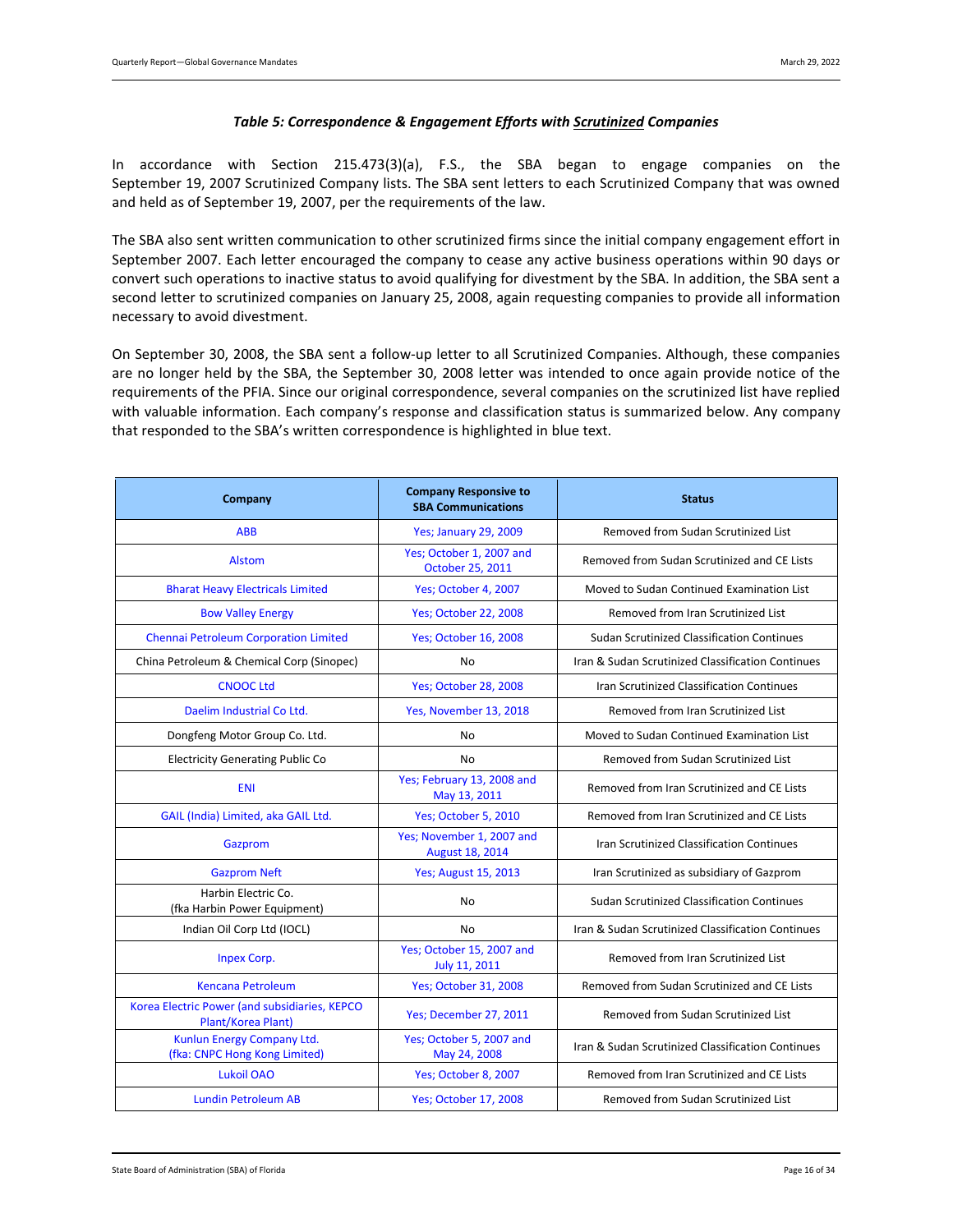| Company                                                               | <b>Company Responsive to</b><br><b>SBA Communications</b>  | <b>Status</b>                                     |
|-----------------------------------------------------------------------|------------------------------------------------------------|---------------------------------------------------|
| Lundin International SA                                               | No                                                         | Removed from Sudan Scrutinized List               |
| <b>Malaysia Marine &amp; Heavy Engineering Holdings</b><br><b>Bhd</b> | Yes; November 14, 2014                                     | Iran & Sudan Scrutinized Classification Continues |
| Mangalore Refinery & Petrochemicals Ltd                               | <b>Yes</b> ; March 8, 2013                                 | Iran & Sudan Scrutinized Classification Continues |
| <b>MISC Bhd</b>                                                       | Yes; August 23, 2018; Jan 10, 2019                         | Iran & Sudan Scrutinized Classification Continues |
| <b>Norsk Hydro</b>                                                    | Yes; November 30,2007                                      | Removed from Iran Scrutinized List                |
| Oil & Natural Gas Corp (ONGC)                                         | Yes; July 23, 2014                                         | Iran & Sudan Scrutinized Classification Continues |
| <b>OMV AG</b>                                                         | Yes; November 6, 2007 and<br>April 14, 2010                | Removed from Iran Scrutinized and CE Lists        |
| PetroChina                                                            | Yes; December 22, 2008                                     | Iran & Sudan Scrutinized Classification Continues |
| Petroleo Brasileiro (Petrobras)                                       | <b>Yes; January 13, 2010</b>                               | Removed from Iran Scrutinized List                |
| <b>Petroliam Nasional (Petronas)</b>                                  | Yes; July 6, 2015                                          | Iran & Sudan Scrutinized Classification Continues |
| Putrajaya Management Sdn Bhd                                          | Yes; September 5, 2014                                     | Iran & Sudan Scrutinized Classification Continues |
| <b>Ranhill Bhd</b>                                                    | <b>Yes; October 22, 2008</b>                               | Removed from Sudan Scrutinized List               |
| <b>Repsol YPF</b>                                                     | Yes; October 15, 2007;<br>January 2013                     | Removed from Iran Scrutinized and CE Lists        |
| <b>Royal Dutch Shell PLC</b>                                          | Yes; October 5, 2007; January 27,<br>2011; April 13, 2011  | Removed from Iran Scrutinized and CE Lists        |
| <b>Sinopec Century Bright Capital</b>                                 | <b>Yes</b> ; June 4, 2020                                  | Iran & Sudan Scrutinized Classification Continues |
| Sinopec Kantons Holdings Ltd.                                         | No                                                         | Iran & Sudan Scrutinized Classification Continues |
| Sinopec Shanghai Petrochemical Company                                | No                                                         | Iran & Sudan Scrutinized Classification Continues |
| <b>Snam Rete Gas</b>                                                  | Yes; October 9, 2008                                       | Removed from Iran Scrutinized Classification      |
| Statoil ASA (fka: StatoilHydro)                                       | Yes; February 4, 2008; January 24,<br>2011; June 16, 2011  | Removed from Iran Scrutinized and CE Lists        |
| <b>Total Capital</b>                                                  | Yes; January 26, 2011 and<br>April 25, 2011                | Removed from Iran Scrutinized and CE Lists        |
| <b>Total SA</b>                                                       | Yes; October 12, 2007; October 29,<br>2010; April 25, 2011 | Removed from Iran Scrutinized List                |
| Wärtsilä Oyj                                                          | Yes; December 4, 2007                                      | Moved to Sudan Continued Examination List         |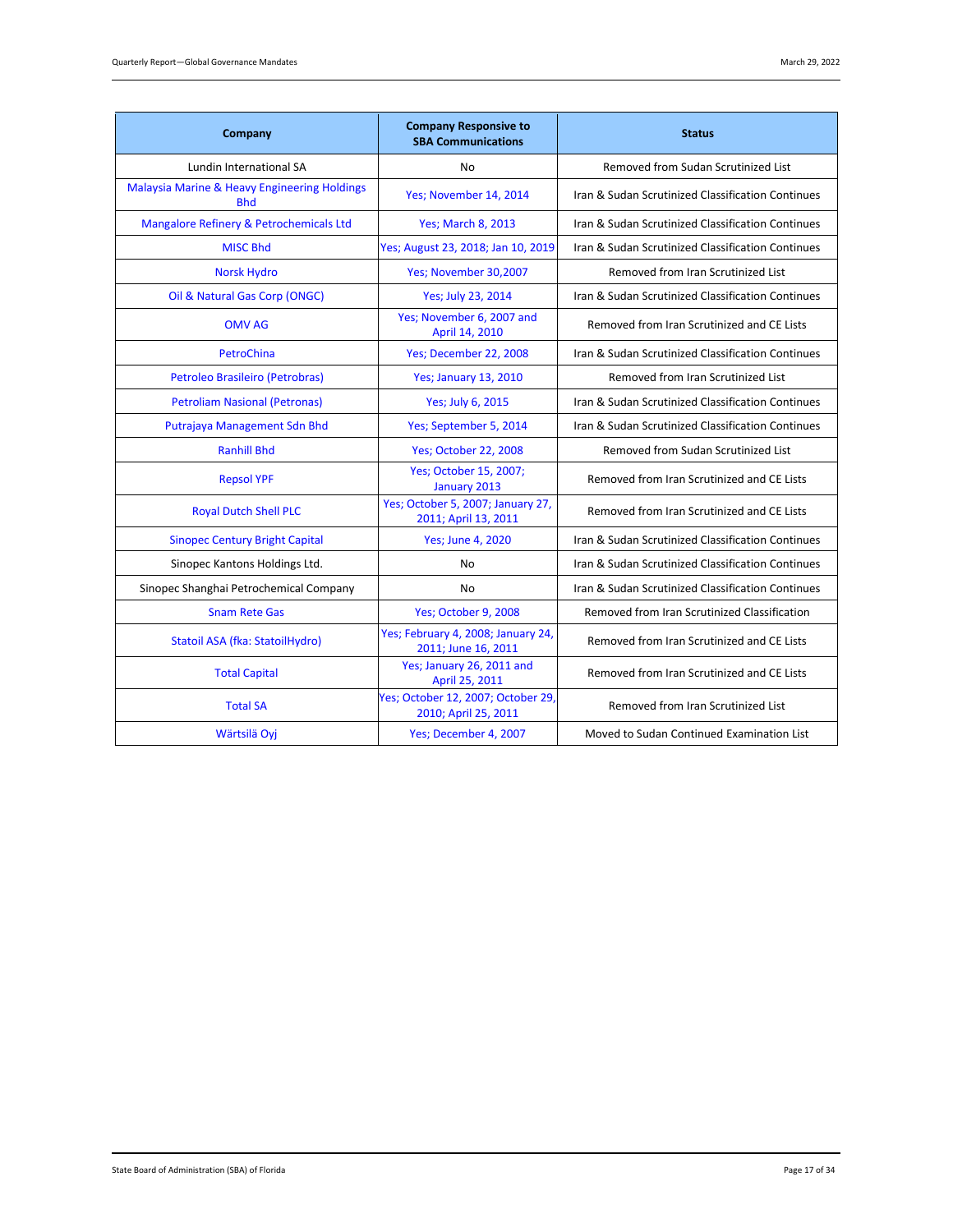#### *Table 6: Correspondence & Engagement Efforts with Continued Examination Companies*

<span id="page-17-0"></span>In addition to Scrutinized Companies, the SBA engaged companies on our initial September 19, 2007 Continued Examination company lists. The SBA also sent written communication to firms added to the Continued Examination list since the initial company engagement effort in September 2007. Such companies were asked to provide information to the SBA in order to assist us in determining the extent of their activities, if any, in Sudan and Iran. The SBA sent a follow-up letter to all companies on September 30, 2008. Each company's response and classification is summarized below. Any company that responded to the SBA's written correspondence is highlighted in blue text.

| Company                                           | <b>Company Responsive to SBA</b><br><b>Communications</b> | <b>Continued Examination</b><br><b>Status</b> |  |
|---------------------------------------------------|-----------------------------------------------------------|-----------------------------------------------|--|
| Actividades de Construccion y Servicios S.A.(ACS) | <b>No</b>                                                 | Removed from Iran List                        |  |
| <b>Aggreko PLC</b>                                | <b>Yes; January 28, 2008</b>                              | Removed from Iran List                        |  |
| <b>Air Liquide</b>                                | Yes; November 30, 2007<br><b>January 28, 2008</b>         | Removed from Iran List                        |  |
| Aker Solutions ASA (fka Aker Kvaerner ASA)        | No                                                        | Removed from Iran List                        |  |
| <b>AREF Investment Group</b>                      | No                                                        | Removed from Sudan List                       |  |
| <b>Areva SA</b>                                   | <b>Yes; October 27, 2008</b><br>December 29, 2009         | Removed from Sudan List                       |  |
| <b>Bauer Aktiengesellschaft</b>                   | Yes; March 13, 2008                                       | Removed from Sudan List                       |  |
| <b>BG Group</b>                                   | Yes; November 23, 2007                                    | Removed from Iran List                        |  |
| <b>Bharat Electronics Limited</b>                 | No                                                        | Removed from Sudan CE List                    |  |
| <b>Bollore Group</b>                              | No                                                        | Removed from Sudan CE                         |  |
| <b>Costain Group PLC</b>                          | Yes; November 5, 2007                                     | Removed from Iran List                        |  |
| Daelim Industrial Co Ltd.                         | Yes, November 13, 2018                                    | Removed from Iran List                        |  |
| Engineers India Ltd.                              | Yes; October 16, 2008;<br>September 9, 2010               | Removed from Iran CE List                     |  |
| <b>Essar Oil</b>                                  | Yes; January 9, 2009                                      | Removed from Iran List                        |  |
| Finmeccanica SpA                                  | No                                                        | Removed from Sudan List                       |  |
| Glencore Xstrata PLC                              | Yes; September 20, 2010                                   | <b>Sudan CE Classification Continues</b>      |  |
| <b>GVA Consultants</b>                            | Yes; September 26, 2007<br>September 30, 2010             | Removed from Iran CE List                     |  |
| <b>ICSA India Limited</b>                         | No                                                        | Removed from Sudan List                       |  |
| <b>INA-Industrija Nafte DD Zagreb</b>             | Yes; April 15, 2014                                       | Removed from Iran List                        |  |
| <b>Itochu Corp</b>                                | Yes; May 9, 2008                                          | Removed from Iran List                        |  |
| <b>JGC Corp</b>                                   | Yes; October 1, 2007                                      | Removed from Iran List                        |  |
| La Mancha Resources                               | <b>Yes; October 21, 2008</b>                              | Removed from Sudan List                       |  |
| <b>Linde AG</b>                                   | Yes; November 14, 2007                                    | Removed from Iran List                        |  |
| Liquefied Natural Gas LNGL                        | <b>No</b>                                                 | Removed from Iran List                        |  |
| Mitsubishi Heavy Industries Ltd.                  | <b>Yes; October 26, 2007</b>                              | Removed from Iran List                        |  |
| Mitsui & Co.                                      | Yes; October 17, 2007                                     | Removed from Iran List                        |  |
| Mitsui Engineering & Shipbuilding                 | Yes; November 21, 2007<br>December 18, 2007               | Removed from Iran and Sudan Lists             |  |
| MMC Bhd                                           | No                                                        | Removed from Sudan List                       |  |
| Nam Fatt                                          | No                                                        | Removed from Sudan List                       |  |
| PT Citra Tubindo Tbk.                             | Yes; September 27, 2010                                   | Removed from Iran CE List                     |  |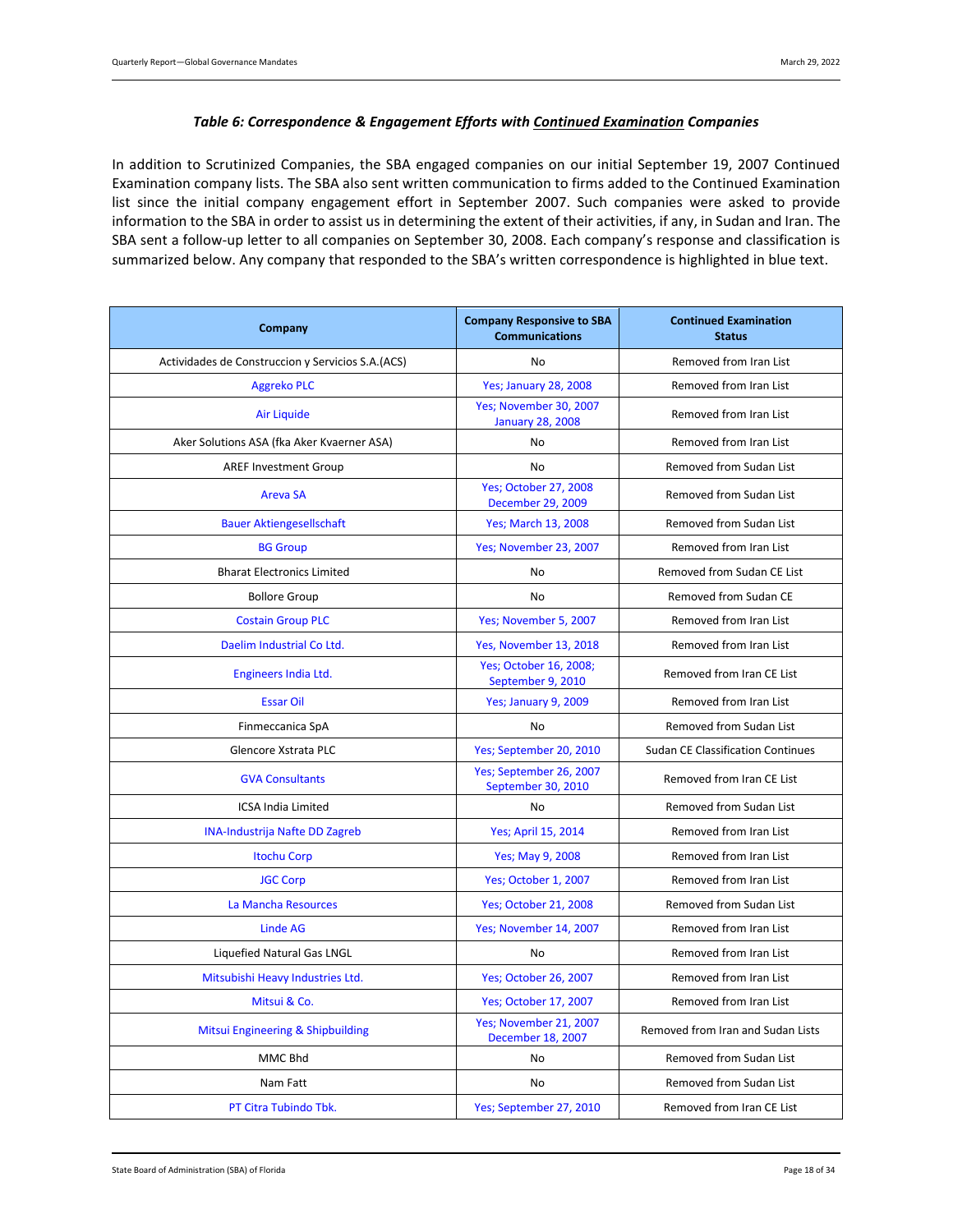| Company                                                                | <b>Company Responsive to SBA</b><br><b>Communications</b>                                                                                                                                                                                                       | <b>Continued Examination</b><br><b>Status</b> |
|------------------------------------------------------------------------|-----------------------------------------------------------------------------------------------------------------------------------------------------------------------------------------------------------------------------------------------------------------|-----------------------------------------------|
| PTT Public Company Limited                                             | Yes; October 1, 2010                                                                                                                                                                                                                                            | Removed from Sudan CE List                    |
| <b>Saipem SpA</b>                                                      | Yes; December 12, 2007                                                                                                                                                                                                                                          | Removed from Iran Lists                       |
| Samsung Engineering Co. Ltd.                                           | No                                                                                                                                                                                                                                                              | Removed from Iran CE List                     |
| Samsung Heavy Industries Co. Ltd.                                      | <b>No</b>                                                                                                                                                                                                                                                       | Removed from Iran List                        |
| Sasol Ltd.                                                             | Yes; May 25, 2010<br>September 29, 2010                                                                                                                                                                                                                         | Removed from Iran CE List                     |
| <b>Seadrill Ltd</b>                                                    | Yes; September 20, 2010                                                                                                                                                                                                                                         | Removed from Sudan CE List                    |
| <b>Siam Cement Group (SCG)</b>                                         | Yes; September 24, 2010                                                                                                                                                                                                                                         | Removed from Iran CE List                     |
| <b>Schlumberger Limited NV</b>                                         | <b>Yes: October 19, 2007</b>                                                                                                                                                                                                                                    | Removed from Iran and Sudan Lists             |
| <b>Siam Cement PCL</b>                                                 | <b>Yes; October 21, 2008</b>                                                                                                                                                                                                                                    | Removed from Iran CE List                     |
| <b>Siemens AG</b>                                                      | <b>Yes; October 22, 2009</b><br><b>October 8, 2010</b><br>Added to Sudan Scrutinized List on 6/4/19.<br>November 7, 2018; March 2019<br>Removed from Sudan Scrutinized List on<br>June 2019; July 2019; February<br>7/12/19 and Sudan CE List on 3/9/21<br>2021 |                                               |
| SNC - Lavalin Group Inc.                                               | Yes; September 25, 2007                                                                                                                                                                                                                                         | Removed from Iran List                        |
| Sudan Telecommunications (Sudatel)                                     | <b>No</b>                                                                                                                                                                                                                                                       | Removed from Sudan CE Classification          |
| <b>Technip</b>                                                         | Yes; April 30, 2010 and<br>November 30, 2010                                                                                                                                                                                                                    | Removed from Iran CE Classification           |
| The Weir Group PLC                                                     | Yes; November 16, 2007                                                                                                                                                                                                                                          | Removed from Iran and Sudan Lists             |
| <b>Total SA</b>                                                        | <b>Yes; October 12, 2007</b>                                                                                                                                                                                                                                    | Removed from Sudan CE Classification          |
| Trevi-Finanziaria Industriale S.p.A.                                   | Yes; September 17, 2010                                                                                                                                                                                                                                         | Removed from Iran CE List                     |
| Weatherford International, Ltd.                                        | No                                                                                                                                                                                                                                                              | Removed from Sudan List                       |
| <b>Welspun Corp. Limited</b><br>(fka Welspun-Gujarat Stahl Rohen Ltd.) | Yes; September 24, 2010                                                                                                                                                                                                                                         | Removed from Iran CE List                     |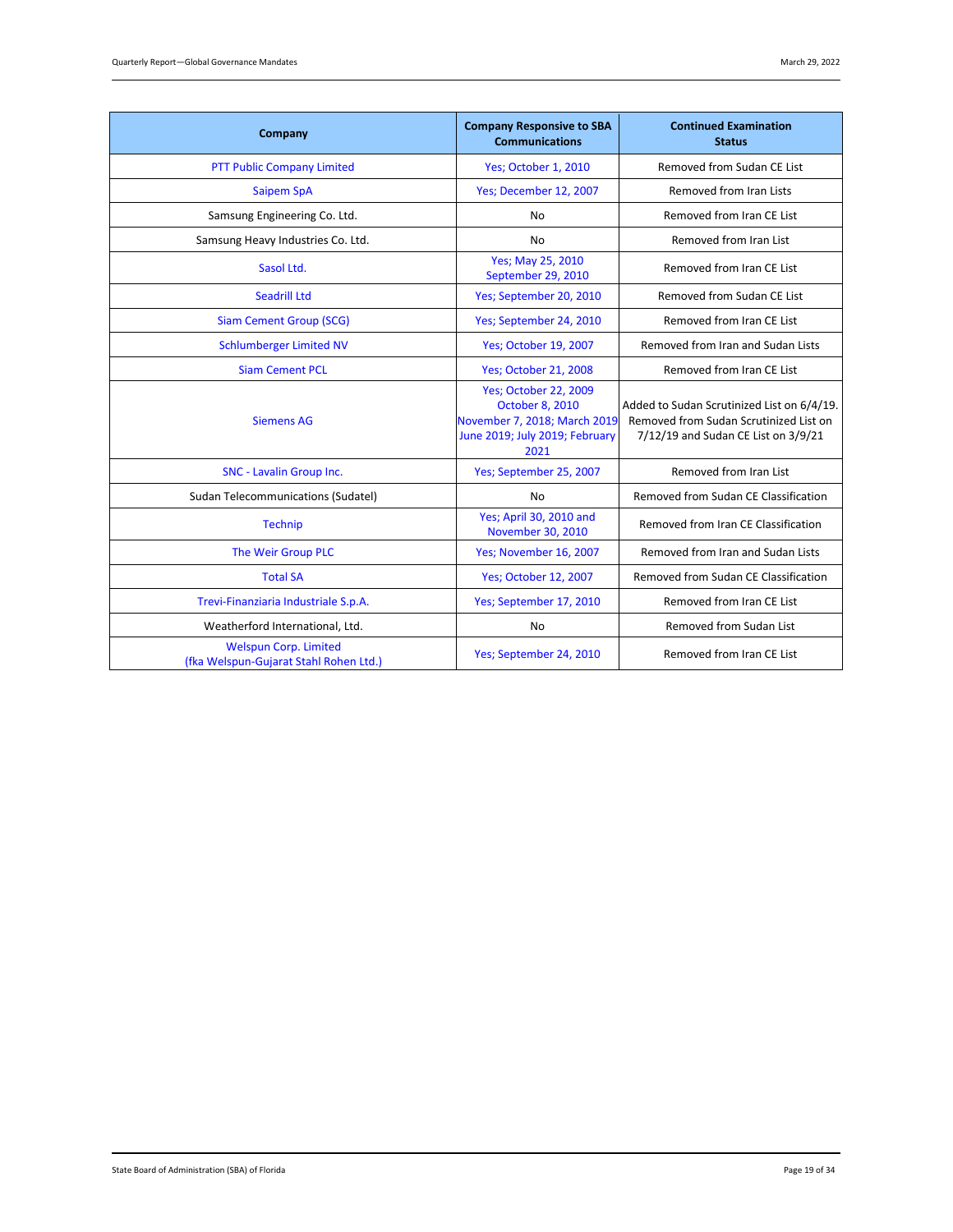#### *Key Dates for PFIA Activities*

<span id="page-19-0"></span>**June 8, 2007 —** Legislation's effective date, upon becoming a law.

August 6, 2007 – SBA letter to state agencies requesting data on all publicly traded securities held directly by the State.

**August 20, 2007 —** First of two letters to investment managers providing written notice of PFIA enactment and amendment to Schedule B of investment management contracts.

**September 19, 2007 —** SBA assembles initial Scrutinized Companies lists for Sudan and Iran.

**September 20, 2007 —** SBA engages companies classified as either Scrutinized or needing Continued Examination through written correspondence, subsequent conference calls and additional communication. SBA disclosed the Scrutinized Companies lists on its website, including reporting of all equities held by direct State of Florida governmental entities.

**September 21, 2007 —** Second of two letters to investment managers providing Scrutinized Companies lists.

**October 16, 2007 —** SBA formally submits the Scrutinized Companies lists to the Florida Legislature and the United States Special Envoy to Sudan, and continues to do so every quarter.

**November 30, 2007 —** SBA sends notification via email to any owned scrutinized company that has not responded to initial written correspondence. Similar notification was sent to each company classified as needing continued examination.

**January 25, 2008** — SBA sends additional notice of divestment and request for information to all Scrutinized Companies, with emphasis to companies that have been unresponsive to the SBA's prior request for the necessary information.

**July 1, 2008** — In March 2008, the SBA developed a policy approach directing all affected managers to sell their remaining PFIA related holdings no later than July 1, 2008, approximately three months earlier than the statutory deadline of September 18, 2008.

**September 18, 2008** — Statutory deadline for the SBA to complete divestment of *initial* Scrutinized Companies (i.e., within 12 months of their initial appearance on the September 19, 2007 list), if they do not stop scrutinized active business operations.

**March 1, 2010** — Deadline for the SBA to identify and offer at least one terror-free investment product for the FRS Investment Plan (Defined Contribution).

**Quarterly Reporting** — SBA provides quarterly updates to the Scrutinized Companies lists for Sudan and Iran, including a summary of engagement activities. PFIA quarterly reports have been issued on the following dates:

| September 19, 2007       | September 18, 2012      | October 17, 2017        |
|--------------------------|-------------------------|-------------------------|
| December 18, 2007        | December 11, 2012       | December 13, 2017       |
| March 25, 2008           | March 19, 2013          | March 7, 2018           |
| June 10, 2008            | June 25, 2013           | June 13, 2018           |
| September 16, 2008       | September 24, 2013      | September 11, 2018      |
| <b>January 13, 2009</b>  | December 10, 2013       | December 4, 2018        |
| April 14, 2009           | March 18, 2014          | <b>January 29, 2019</b> |
| July 28, 2009            | June 17, 2014           | June 4, 2019            |
| October 27, 2009         | September 23, 2014      | July 12, 2019           |
| <b>January 26, 2010</b>  | December 9, 2014        | September 24, 2019      |
| April 27, 2010           | March 24, 2015          | December 3, 2019        |
| July 29, 2010            | June 23, 2015           | May 28, 2020            |
| <b>November 9, 2010</b>  | September 29, 2015      | September 22, 2020      |
| <b>February 22, 2011</b> | <b>December 8, 2015</b> | December 15, 2020       |
| June 16, 2011            | March 29, 2016          | March 9, 2021           |
| September 20, 2011       | <b>August 2, 2016</b>   | June 15, 2021           |
| December 6, 2011         | December 6, 2016        | September 21, 2021      |
| March 20, 2012           | March 14, 2017          | December 20, 2021       |
| June 26, 2012            | June 14, 2017           | March 29, 2022          |
|                          |                         |                         |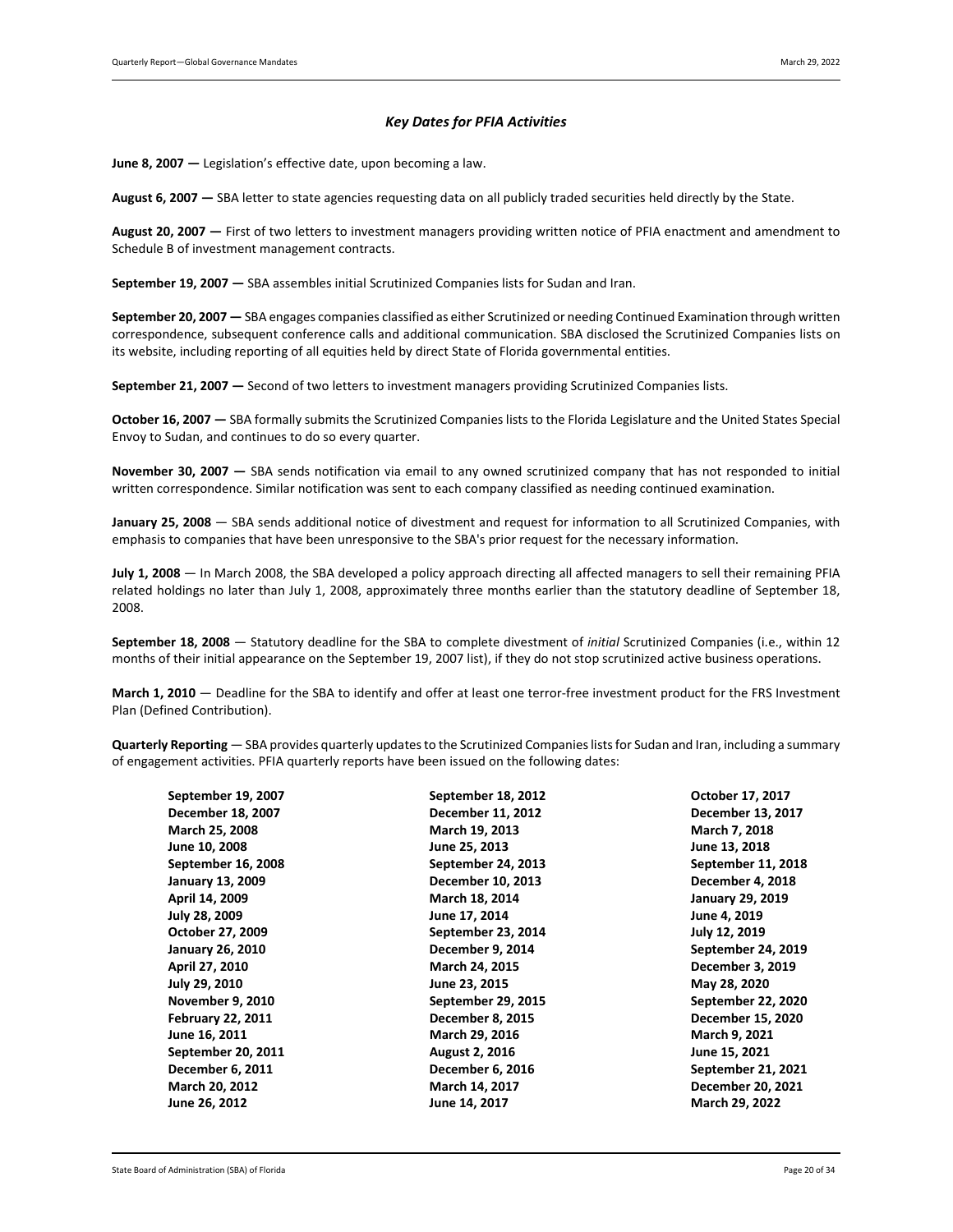#### <span id="page-20-0"></span>*Summary of Investments Sold, Redeemed, Divested or Withdrawn*

In accordance with the PFIA, the SBA must divest all holdings of any scrutinized companies within 12 months of their original appearance on the prohibited securities list. External managers are contractually responsible for administering investments in accordance with restrictions set forth by the SBA, including the prohibited securities list of the PFIA. Historical divestment transaction data is contained in prior PFIA Quarterly Reports. The table below presents the cumulative market capitalization of scrutinized companies divested by the SBA since the PFIA's inception:

| <b>Cumulative Divestment</b>                                  |                    |  |  |  |
|---------------------------------------------------------------|--------------------|--|--|--|
| Royal Dutch Shell**                                           | \$215,784,700.79   |  |  |  |
| Total SA**                                                    | \$214,536,015.45   |  |  |  |
| Petroleo Brasileiro SA (Petrobras) **                         | \$206,135,264.10   |  |  |  |
| $ENI**$                                                       | \$141,403,034.78   |  |  |  |
| <b>CNOOC Ltd</b>                                              | \$131,737,735.86   |  |  |  |
| Gazprom (a.k.a. OAO Gazprom)                                  | \$71,275,453.14    |  |  |  |
| Alstom**                                                      | \$65,897,698.67    |  |  |  |
| Repsol YPF**                                                  | \$53,420,179.87    |  |  |  |
| Statoil ASA** (fka: StatoilHydro)                             | \$46,792,677.58    |  |  |  |
| China Petroleum and Chemical Corp (CPCC) Sinopec              | \$38,455,440.48    |  |  |  |
| PetroChina                                                    | \$25,723,158.75    |  |  |  |
| Inpex Corp.**                                                 | \$24,835,110.63    |  |  |  |
| MISC Bhd                                                      | \$16,448,397.44    |  |  |  |
| Hindustan Petroleum Corporation Ltd                           | \$10,916,213.94    |  |  |  |
| Snam Rete Gas**                                               | \$9,596,905.78     |  |  |  |
| Lukoil OAO <sup>**</sup>                                      | \$9,487,631.46     |  |  |  |
| OMV AG **                                                     | \$8,601,977.98     |  |  |  |
| Shell International Finance**                                 | \$8,599,813.40     |  |  |  |
| China BlueChemical Ltd                                        | \$7,538,215.73     |  |  |  |
| Wärtsilä Ovi**                                                | \$1,797,871.96     |  |  |  |
| Daelim Industrial Co Ltd**                                    | \$1,566,926.73     |  |  |  |
| Petrofac Ltd <sup>**</sup>                                    | \$1,496,881.43     |  |  |  |
| The Weir Group PLC **                                         | \$1,322,666.62     |  |  |  |
| Petrobras International Finance**                             | \$1,148,750.00     |  |  |  |
| Lundin Petroleum AB <sup>**</sup>                             | \$1,133,120.04     |  |  |  |
| Oil & Natural Gas Corporation (ONGC)                          | \$945,363.83       |  |  |  |
| Petrobras Energia (Participaciones) **                        | \$298,632.08       |  |  |  |
| <b>FACC AG</b>                                                | \$285,343.11       |  |  |  |
| Dongfeng Motor Group**                                        | \$158,623.49       |  |  |  |
| Electricity Generating Public Company**                       | \$121,321.38       |  |  |  |
| <b>AVIC International Holdings Ltd</b>                        | \$50,827.53        |  |  |  |
| Gazprom Neft                                                  | \$37,892.73        |  |  |  |
| ** denotes companies no longer on the Prohibited Company list | \$1,318,077,918.26 |  |  |  |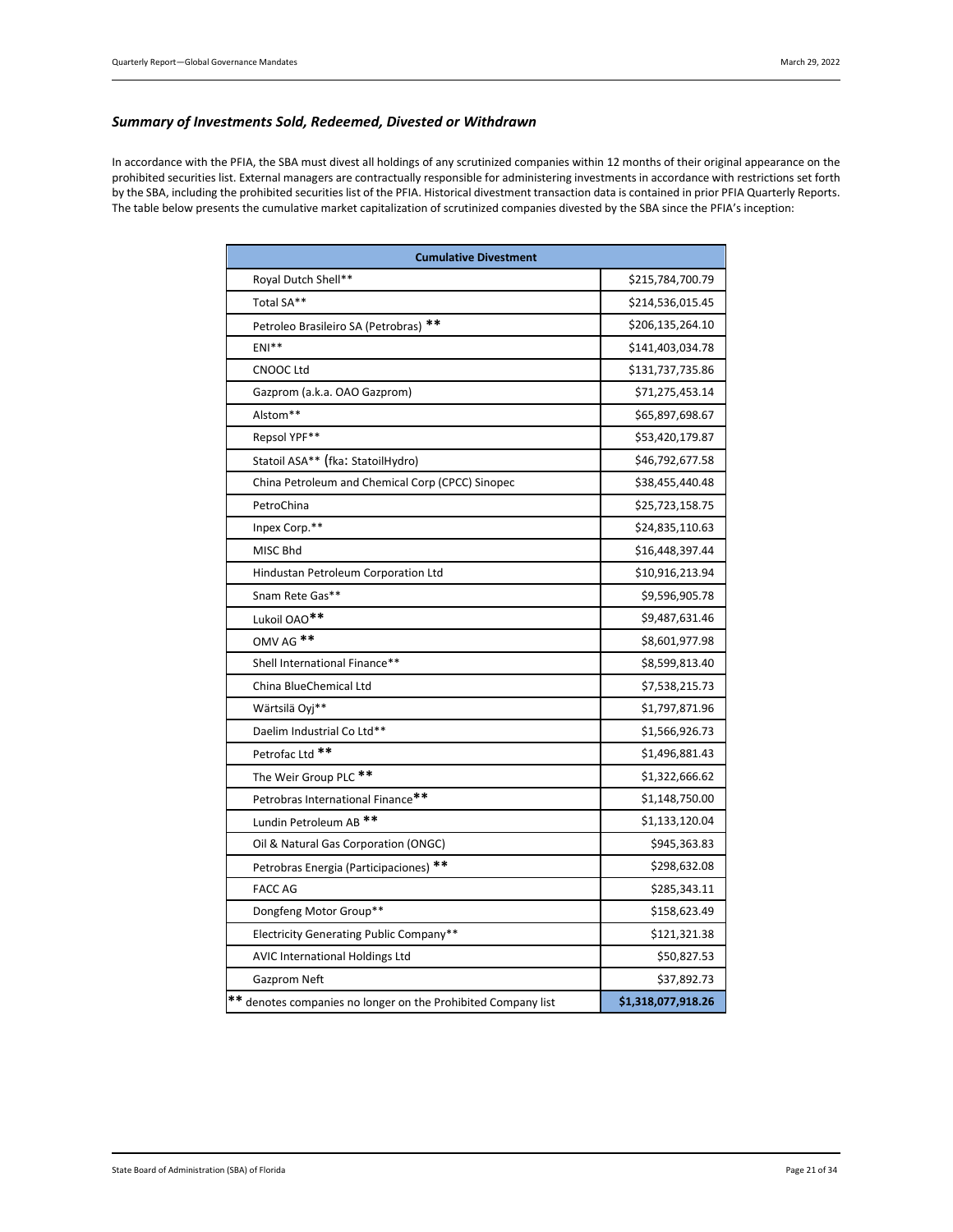<span id="page-21-0"></span>

| <b>Prohibited Investments (Scrutinized Companies)</b>                      | <b>Scrutinized</b><br>Country | <b>Country of</b><br>Incorporation | <b>Initial Appearance on</b><br><b>Scrutinized List</b> | Full<br><b>Divestment</b> |
|----------------------------------------------------------------------------|-------------------------------|------------------------------------|---------------------------------------------------------|---------------------------|
| Al-Enmaa Real Estate Co                                                    | Sudan                         | Kuwait                             | June 4, 2019                                            | Yes                       |
| Aviation Industry Corporation of China (AVIC)                              | Sudan                         | China                              | September 24, 2019                                      | Yes                       |
| AviChina Industry & Technology                                             | Sudan                         | China                              | June 4, 2019                                            | Yes                       |
| AVIC Electromechanical Systems Co Ltd                                      | Sudan                         | China                              | September 24, 2019                                      | Yes                       |
| <b>AVIC International Finance Ltd</b>                                      | Sudan                         | China                              | September 24, 2019                                      | Yes                       |
| AVIC International Holdings Ltd (formerly listed as AVIC<br>International) | Sudan                         | China                              | June 4, 2019                                            | Yes                       |
| Bank of Kunlun Co Ltd                                                      | Sudan & Iran                  | China                              | March 7, 2018                                           | Yes                       |
| Chennai Petroleum Corp Ltd                                                 | Sudan                         | India                              | September 19, 2007                                      | Yes                       |
| China Avionics Systems                                                     | Sudan                         | China                              | June 4, 2019                                            | Yes                       |
| China BlueChemical Ltd                                                     | Iran                          | China                              | March 19, 2013                                          | Yes                       |
| China National Petroleum Corporation (CNPC)                                | Sudan & Iran                  | China                              | December 11, 2012                                       | Yes                       |
| China Oilfield Services Ltd                                                | Iran                          | China                              | June 16, 2011                                           | Yes                       |
| China Petrochemical Corporation (Sinopec Group)                            | Sudan & Iran                  | China                              | December 3, 2019                                        | Yes                       |
| China Petroleum & Chemical Corp (CPCC) Sinopec                             | Sudan & Iran                  | China                              | September 19, 2007                                      | Yes                       |
| China Petroleum Engineering Corp                                           | Sudan & Iran                  | China                              | March 7, 2018                                           | Yes                       |
| <b>CNOOC Ltd</b>                                                           | Iran                          | China                              | June 16, 2011                                           | Yes                       |
| CNOOC Curtis Funding No.1 Pty Ltd                                          | Iran                          | Australia                          | October 17, 2017                                        | Yes                       |
| CNOOC Energy Technology & Services Ltd                                     | Iran                          | China                              | June 15, 2021                                           | Yes                       |
| <b>CNOOC Finance Limited</b>                                               | Iran                          | China                              | September 24, 2013                                      | Yes                       |
| <b>CNOOC Nexen Finance</b>                                                 | Iran                          | Canada                             | October 17, 2017                                        | Yes                       |
| <b>CNPC Capital Company Limited</b>                                        | Sudan & Iran                  | China                              | June 14, 2017                                           | Yes                       |
| <b>CNPC General Capital Ltd</b>                                            | Sudan & Iran                  | China                              | June 26, 2012                                           | Yes                       |
| <b>CNPC Global Capital Limited</b>                                         | Sudan & Iran                  | China                              | December 15, 2020                                       | Yes                       |
| <b>CNPC HK Overseas Capital Ltd</b>                                        | Sudan & Iran                  | China                              | June 16, 2011                                           | Yes                       |

# *Table 7: List of Prohibited Investments (Scrutinized Companies)*

*New companies on the list are shaded and in bold.*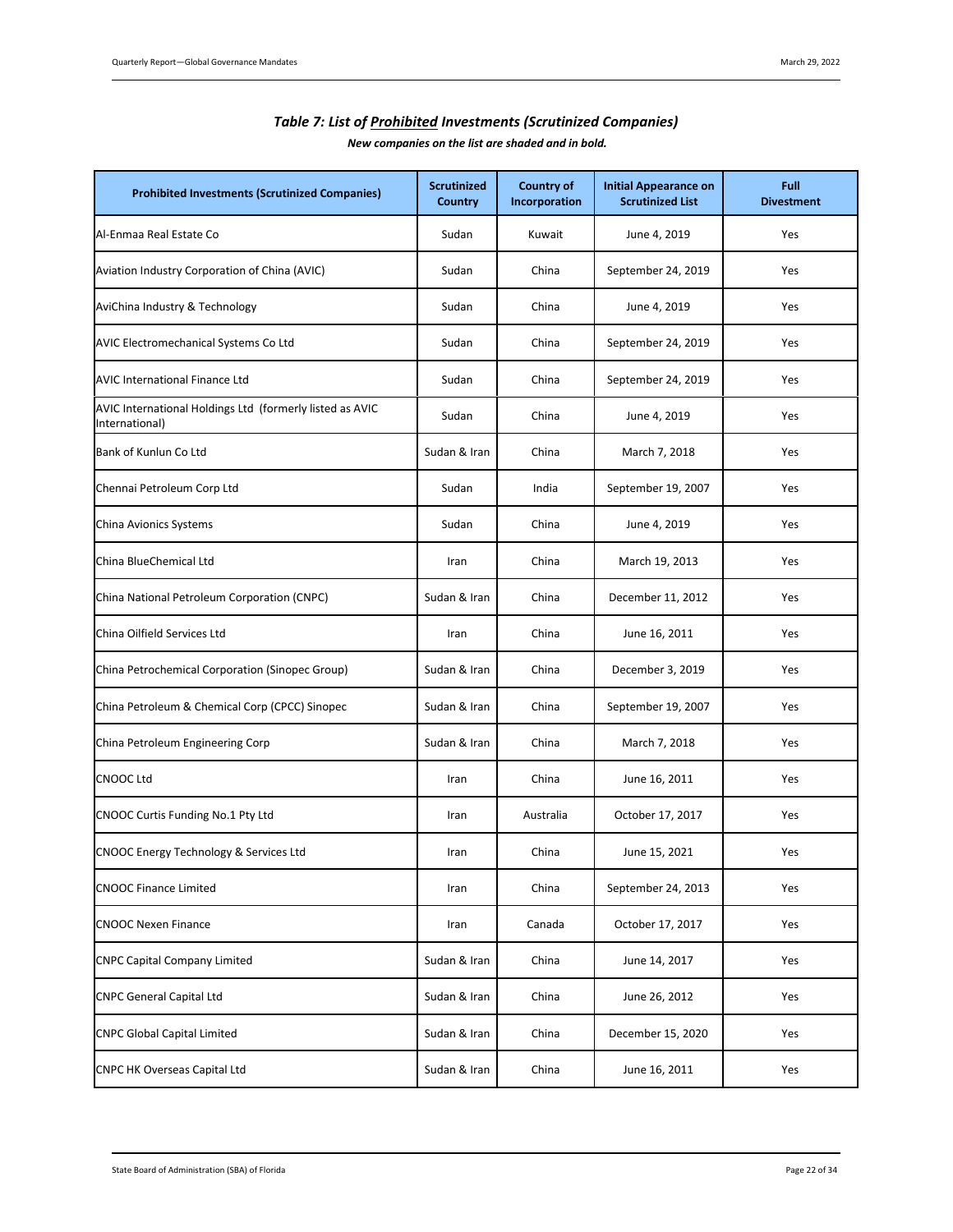| <b>Prohibited Investments (Scrutinized Companies)</b> | <b>Scrutinized</b><br>Country | <b>Country of</b><br>Incorporation | <b>Initial Appearance on</b><br><b>Scrutinized List</b> | Full<br><b>Divestment</b> |
|-------------------------------------------------------|-------------------------------|------------------------------------|---------------------------------------------------------|---------------------------|
| COSL Finance (BVI) Limited                            | Iran                          | China                              | September 24, 2013                                      | Yes                       |
| <b>COSL Singapore Capital Ltd</b>                     | Iran                          | Singapore                          | December 4, 2018                                        | Yes                       |
| Daging Huake Group Co Ltd                             | Sudan                         | China                              | March 25, 2008                                          | Yes                       |
| Egypt Kuwait Holding Co. SAE                          | Sudan                         | Kuwait                             | January 13, 2009                                        | Yes                       |
| <b>Energy House Holding Company</b>                   | Sudan                         | Kuwait                             | July 28, 2009                                           | Yes                       |
| Engen Botswana                                        | Sudan & Iran                  | Botswana                           | March 24, 2015                                          | Yes                       |
| <b>FACC AG</b>                                        | Sudan                         | Austria                            | June 4, 2019                                            | Yes                       |
| Gas District Cooling (Putrajaya) Sdn Bhd              | Sudan & Iran                  | Malaysia                           | April 14, 2009                                          | Yes                       |
| Gazprom                                               | Iran                          | Russia                             | September 19, 2007                                      | Yes                       |
| Gazprom Neft                                          | Iran                          | Russia                             | September 16, 2008                                      | Yes                       |
| Gazprom Promgaz                                       | Iran                          | Russia                             | June 4, 2019                                            | Yes                       |
| <b>GPN Capital SA</b>                                 | Iran                          | Luxembourg                         | June 4, 2019                                            | Yes                       |
| Harbin Electric Co. Ltd.                              | Sudan                         | China                              | September 19, 2007                                      | Yes                       |
| Hindustan Petroleum Corporation Ltd                   | Sudan & Iran                  | India                              | June 13, 2018                                           | Yes                       |
| Indian Oil Corp Ltd (IOCL)                            | Sudan & Iran                  | India                              | September 19, 2007                                      | Yes                       |
| Jiangxi Hongdu Aviation                               | Sudan                         | China                              | September 19, 2007                                      | Yes                       |
| <b>KLCC Property Holdings Bhd</b>                     | Sudan & Iran                  | Malaysia                           | April 14, 2009                                          | Yes                       |
| Kunlun Energy Company Ltd.                            | Sudan & Iran                  | Hong Kong                          | September 19, 2007                                      | Yes                       |
| Kunlun Financial Leasing Co Ltd                       | Sudan & Iran                  | China                              | March 7, 2018                                           | Yes                       |
| Kuwait Finance House                                  | Sudan                         | Kuwait                             | April 14, 2009                                          | Yes                       |
| Lanka IOC Ltd                                         | Sudan                         | India                              | September 19, 2007                                      | Yes                       |
| Managem SA                                            | Sudan                         | Morocco                            | November 9, 2010                                        | Yes                       |
| Mangalore Refinery & Petrochemicals Ltd               | Sudan & Iran                  | India                              | September 19, 2007                                      | Yes                       |
| Malaysia Marine & Heavy Engineering Holdings Bhd      | Sudan & Iran                  | Malaysia                           | March 18, 2014                                          | Yes                       |
| MISC Bhd                                              | Sudan & Iran                  | Malaysia                           | September 19, 2007                                      | Yes                       |
| Mosenergo                                             | Iran                          | Russia                             | September 16, 2008                                      | Yes                       |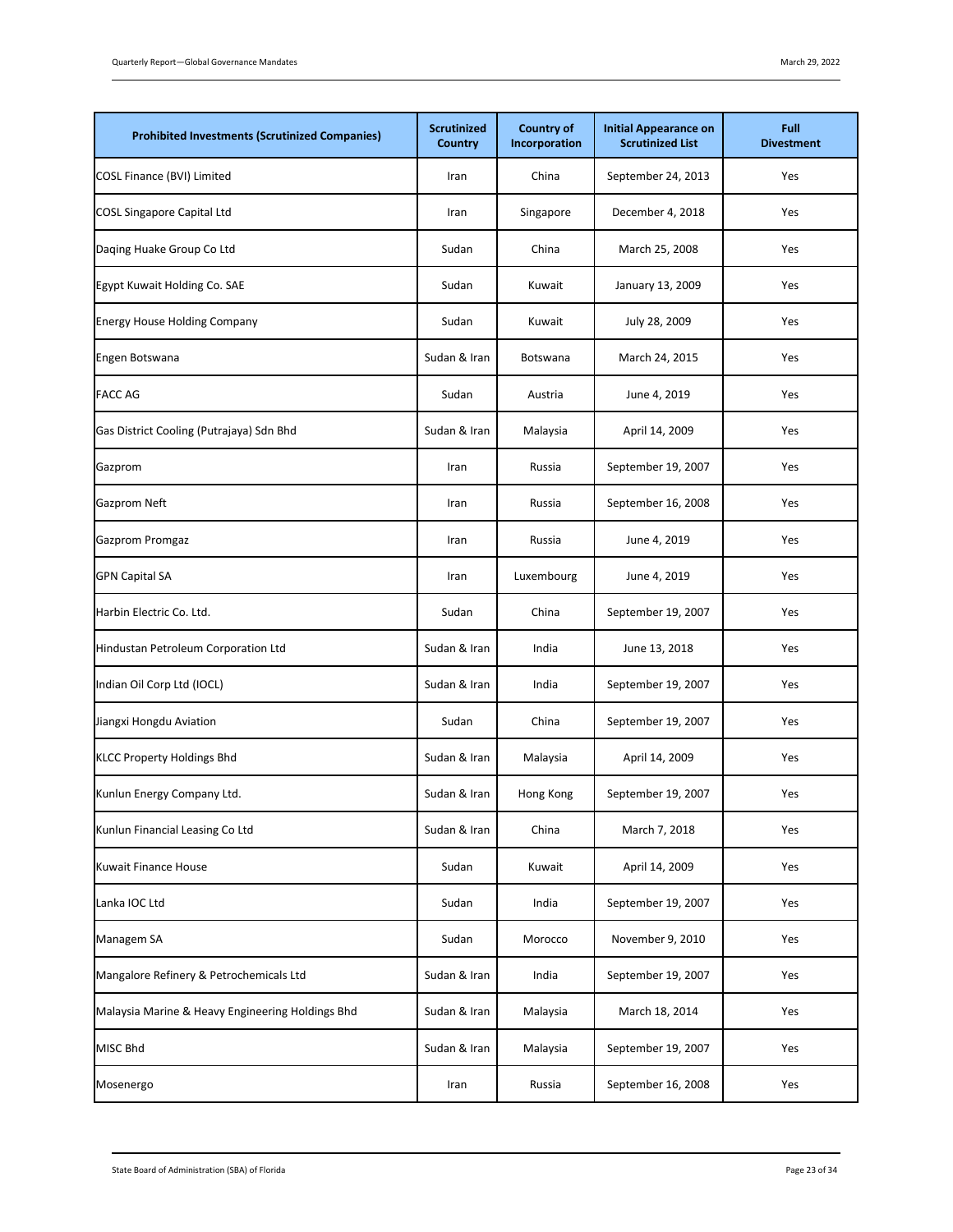| <b>Prohibited Investments (Scrutinized Companies)</b> | <b>Scrutinized</b><br>Country | <b>Country of</b><br>Incorporation | <b>Initial Appearance on</b><br><b>Scrutinized List</b> | Full<br><b>Divestment</b> |
|-------------------------------------------------------|-------------------------------|------------------------------------|---------------------------------------------------------|---------------------------|
| Oil India Ltd                                         | Sudan                         | India                              | September 18, 2012                                      | Yes                       |
| Oil & Natural Gas Corp (ONGC)                         | Sudan & Iran                  | India                              | September 19, 2007                                      | Yes                       |
| <b>ONGC Videsh Limited (OVL)</b>                      | Sudan & Iran                  | India                              | March 18, 2014                                          | Yes                       |
| Orca Gold Inc.                                        | Sudan                         | Canada                             | December 9, 2014                                        | Yes                       |
| PetroChina                                            | Sudan & Iran                  | China                              | September 19, 2007                                      | Yes                       |
| Petroliam Nasional (Petronas)                         | Sudan & Iran                  | Malaysia                           | September 19, 2007                                      | Yes                       |
| Petronas Capital Limited                              | Sudan & Iran                  | Malaysia                           | September 19, 2007                                      | Yes                       |
| <b>Petronas Chemicals Bhd</b>                         | Sudan & Iran                  | Malaysia                           | June 16, 2011                                           | Yes                       |
| Petronas Dagangan Bhd                                 | Sudan & Iran                  | Malaysia                           | September 19, 2007                                      | Yes                       |
| Petronas Gas Berhad                                   | Sudan & Iran                  | Malaysia                           | September 19, 2007                                      | Yes                       |
| Petronas Global Sukuk                                 | Sudan & Iran                  | Malaysia                           | August 2, 2016                                          | Yes                       |
| Putrajaya Management Sdn Bhd                          | Sudan & Iran                  | Malaysia                           | March 18, 2014                                          | Yes                       |
| Sinopec Capital 2013 Ltd                              | Sudan & Iran                  | China                              | September 24, 2013                                      | Yes                       |
| Sinopec Century Bright Capital Investment Ltd         | Sudan & Iran                  | China                              | December 3, 2019                                        | Yes                       |
| Sinopec Engineering Group Co Ltd                      | Sudan & Iran                  | China                              | March 18, 2014                                          | Yes                       |
| Sinopec Group Overseas Development 2018 Ltd           | Sudan & Iran                  | China                              | December 15, 2020                                       | Yes                       |
| Sinopec Group Overseas Development 2017 Ltd           | Sudan & Iran                  | China                              | September 11, 2019                                      | Yes                       |
| Sinopec Group Overseas Development 2016 Ltd           | Sudan & Iran                  | China                              | August 2, 2016                                          | Yes                       |
| Sinopec Group Overseas Development 2015 Ltd           | Sudan & Iran                  | China                              | December 15, 2020                                       | Yes                       |
| Sinopec Group Overseas Development 2014 Ltd           | Sudan & Iran                  | China                              | March 7, 2018                                           | Yes                       |
| Sinopec Group Overseas Development 2013 Ltd           | Sudan & Iran                  | China                              | March 18, 2014                                          | Yes                       |
| Sinopec Group Overseas Development 2012 Ltd           | Sudan & Iran                  | China                              | March 7, 2018                                           | Yes                       |
| Sinopec Kantons Holdings Ltd                          | Sudan & Iran                  | Bermuda                            | September 19, 2007                                      | Yes                       |
| Sinopec Oilfield Equipment Corporation                | Sudan & Iran                  | China                              | April 14, 2009                                          | Yes                       |
| Sinopec Oilfield Service Corp                         | Sudan & Iran                  | China                              | March 25, 2008                                          | Yes                       |
| Sinopec Shanghai Petrochemical                        | Sudan & Iran                  | China                              | September 19, 2007                                      | Yes                       |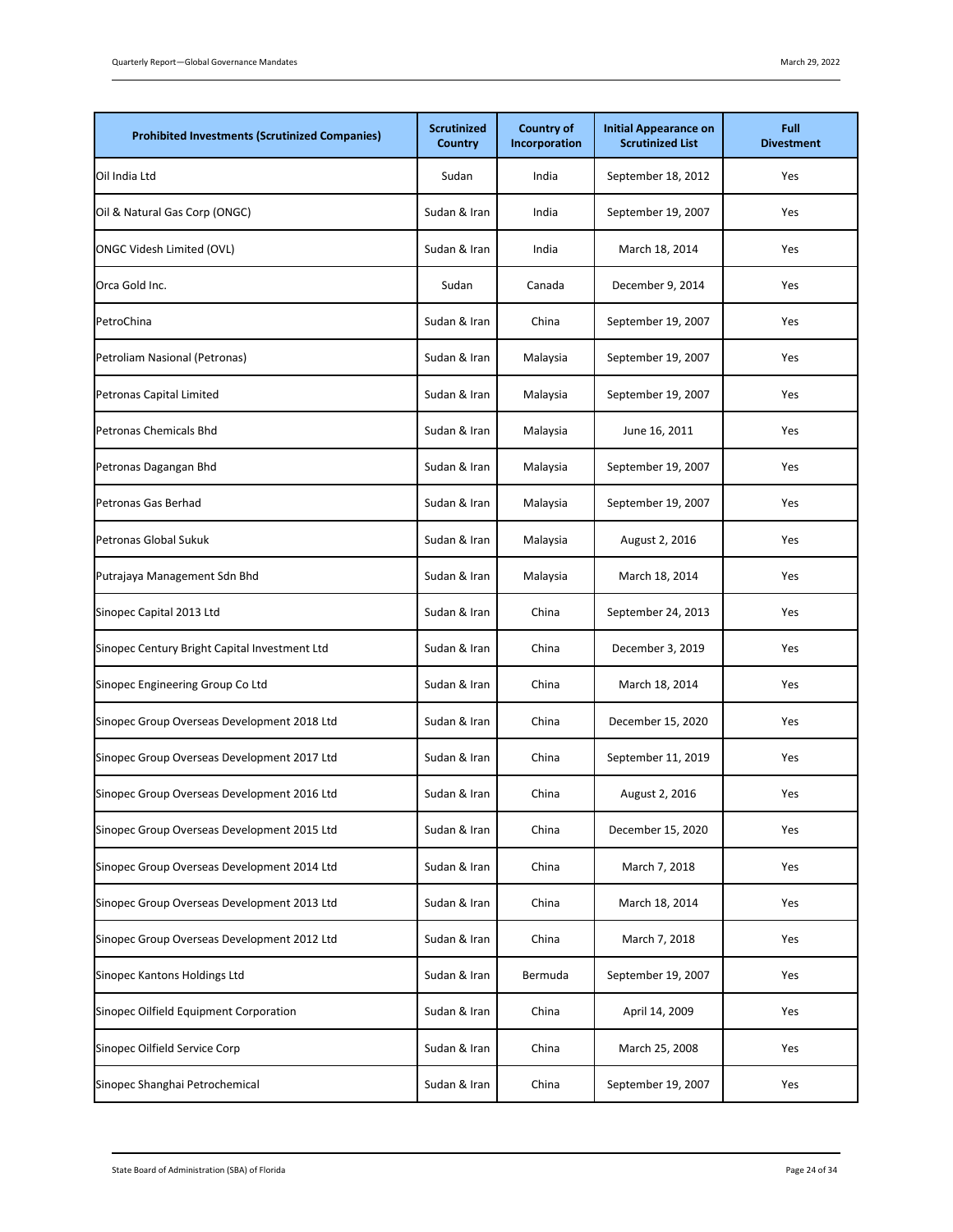| <b>Prohibited Investments (Scrutinized Companies)</b> | <b>Scrutinized</b><br>Country | <b>Country of</b><br>Incorporation | <b>Initial Appearance on</b><br><b>Scrutinized List</b> | Full<br><b>Divestment</b> |
|-------------------------------------------------------|-------------------------------|------------------------------------|---------------------------------------------------------|---------------------------|
| Societe Metallurgique D'imiter                        | Sudan                         | Morocco                            | November 9, 2010                                        | Yes                       |
| Territorial Generating Company No 1                   | Iran                          | Russia                             | June 4, 2019                                            | Yes                       |
| # of Prohibited Investments                           | 78                            | $\overline{\phantom{0}}$           | -                                                       |                           |

# The following companies were removed from the PFIA Prohibited Investments List this quarter.

| <b>Removed Company</b>             | <b>Country of</b><br><b>Incorporation</b> |
|------------------------------------|-------------------------------------------|
| No companies removed this quarter. |                                           |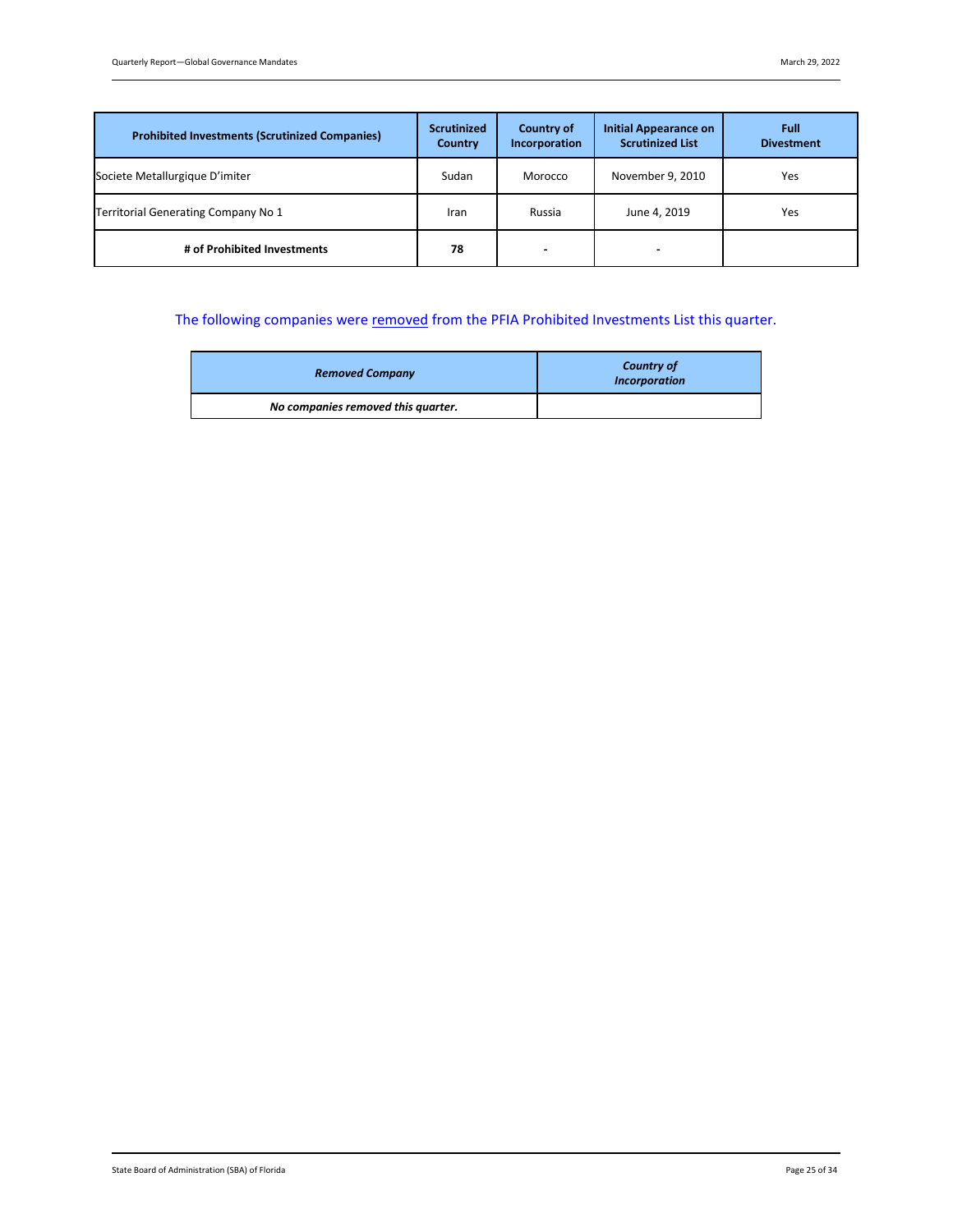#### *Table 8: SBA Holdings in Prohibited Investments Subject to Divestment*

<span id="page-25-1"></span><span id="page-25-0"></span>As of the 2/28/2022 holdings report, there were no SBA holdings of entities on the current Prohibited Investments List, in accounts subject to the PFIA divestiture requirements.

#### *Summary of Progress, SBA Investment Manager Engagement Efforts*

On August 20, 2007, the SBA sent letters to external investment managers notifying them of the Act and informing them of new contract language that would enforce their cooperation with the requirements of the new law.

On September 19, 2007, the SBA sent letters to all affected managers outlining the list of prohibited securities for any future purchases. The letter described the SBA's engagement process with companies on the list, which affords companies a 90-day period in which to comply with the conditions of the law or clarify their activities. The letter directed these managers to cease purchase of securities on the list and to await the direction of the SBA for any divestment necessary in the event engagement fails, with a deadline for divestment under the law of September 18, 2008.

On September 19, 2007, the SBA sent letters to actively-managed, indirectly held funds holding scrutinized securities, including managers of the defined contribution program, asking the funds to review the list of scrutinized securities and consider eliminating such holdings from the portfolio or create a similar fund, devoid of such holdings, per the requirements of the law.

Each quarter, the SBA sends written and electronic notification to all affected managers about the list of prohibited companies.

<span id="page-25-2"></span>The SBA has received responses noting our concerns in writing and by phone from several of the contacted managers.

#### *Listing of All Publicly Traded Securities (Including Equity Investments)*

Due to the large number of individual securities and the volume of information, this list has been electronically posted to the SBA's website and is updated quarterly. A list of all publicly traded securities owned by the State of Florida can be found within th[e PFIA information section](https://www.sbafla.com/fsb/FundsWeManage/FRSPensionPlan/GlobalGovernanceMandates.aspx) of the SBA's website. Please observe the electronic report's notes page for important clarifying explanations of included data.

In accordance with the PFIA, the SBA will report on the performance implications of PFIA-related divestitures and restrictions. Generally, the impact of PFIA legislation on performance is measured as the opportunity cost of not being able to hold prohibited securities, measured by comparing the monthly return of the standard foreign equity benchmark (i.e., the MSCI ACWI ex-US) to a custom foreign equity benchmark based upon PFIA divestiture requirements. The difference in returns between the standard benchmark and custom benchmark represents the opportunity cost to the SBA of not being able to invest in (or hold) prohibited companies. The percent return difference is then applied to the average monthly balance of foreign equity investments to determine a dollar impact. Monthly dollar impacts, whether positive or negative, are added together through time and then compared to the total value of the FRS Pension Plan to determine the percentage or basis point impact of PFIA legislation.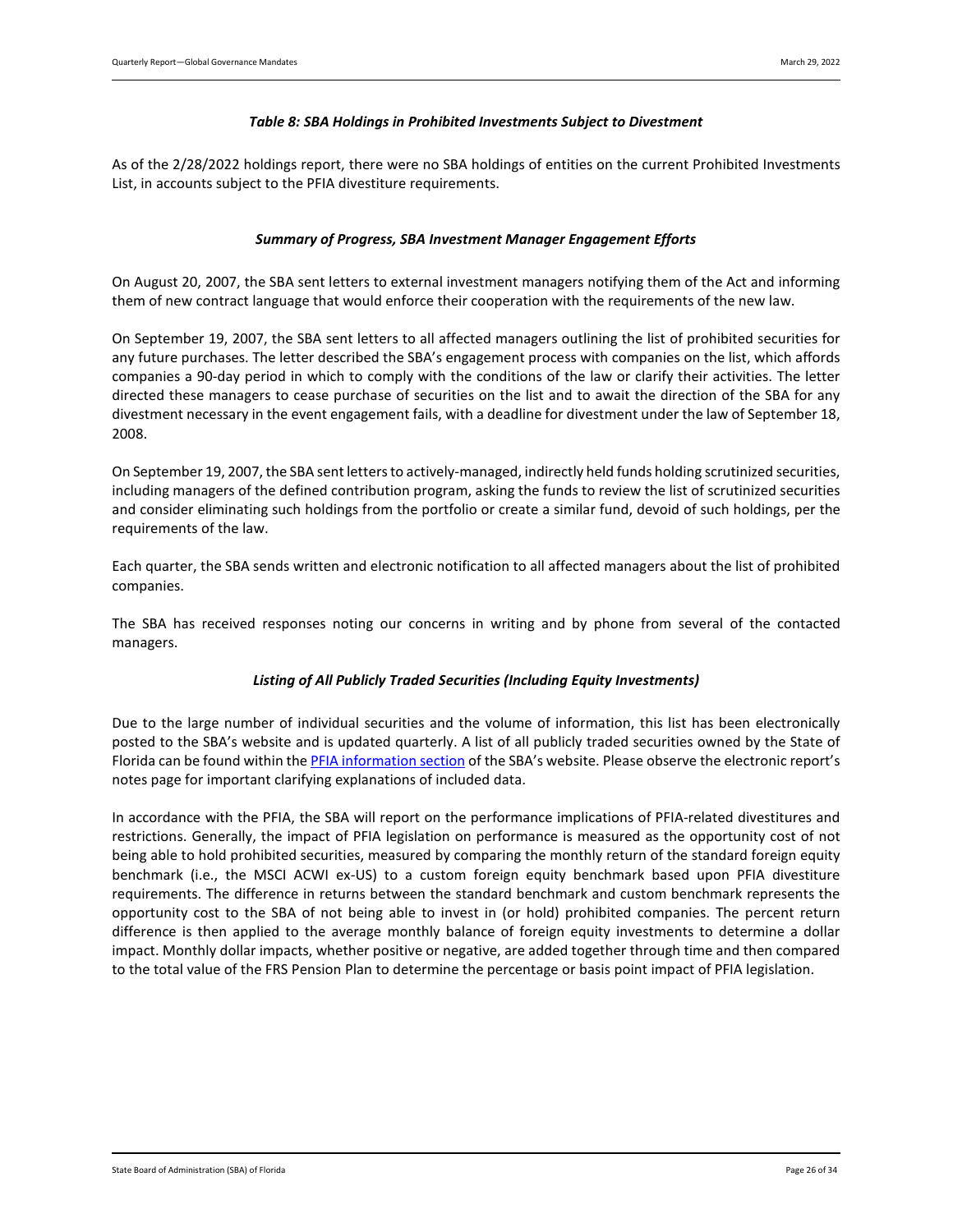# *Section 2: Prohibited Investments by the SBA, Companies that Boycott Israel Section 215.4725 F.S.*

#### <span id="page-26-0"></span>**Summary**

In 2016, the SBA was directed by state law to create a "scrutinized companies" list, composed of companies that participate in a boycott of Israel including actions that limit commercial relations with Israel or Israeli-controlled territories in a discriminatory manner. The SBA is prohibited from acquiring direct holdings of the companies on this list. The law requires the SBA to use best efforts in identifying companies that boycott Israel, publish the list on a quarterly basis, send written notice to the companies, engage with the SBA's external managers concerning holdings of the companies on the list, and publish a list of the SBA's directly-held securities and certain other information detailed below. Note, Section 215.4725 F.S. applies only to assets governed by Chapter 121 ("Florida Retirement System Act"), and therefore does not affect any non-FRS funds managed by the SBA.

#### <span id="page-26-1"></span>**Primary Requirements of Section 215.4725 F.S.**

#### **1. Identification of companies**

As required by statute, the SBA will make best efforts to identify all scrutinized companies in which the SBA has indirect or direct holdings or possibly could have holdings in the future. The SBA reviews publicly available information, including from NGOs, non-profits, government entities and research firms. SBA staff is also frequently in contact with other institutional investors regarding anti-BDS efforts. Since the law went into effect, SBA staff has communicated with several stakeholder groups in our efforts to learn more about individual company activities and determine whether they meet the criteria of the Florida statute.

SBA contracts with external research providers to obtain information on companies that are potentially engaging in BDS activities, and SBA staff incorporates the information in making a final determination of scrutinized status based on Florida statute. External research providers sell their research to a variety of subscribers, and they do not compile their lists specific to Florida law. The SBA currently contracts with ISS-Ethix and MSCI. Companies that use ESG investment policies in a broadly-applied manner are generally not considered by SBA to be acting in a "discriminatory manner" toward Israel.

Using various information sources, the SBA has developed two separate categorizations of a company's status for consideration under this law.

**"Scrutinized"** — Information provided by an external research provider, publicly available information or information from the company itself or another reliable source indicates that a company meets the classification of a Scrutinized Company as defined by Florida law.

**"Continued Examination"** — Information suggests but does not clearly demonstrate that a company's activities are a boycott of Israel. The SBA is unable to definitively categorize the company's activities as scrutinized without further research to resolve the ambiguity. For companies classified as "Continued Examination," the SBA will begin an engagement process to clarify each firm's current business relationships.

The following definitions are provided by Florida Statutes to assist in company identification:

"Scrutinized companies" means companies that boycott Israel or engage in a boycott of Israel.

"Boycott Israel" means refusing to deal, terminating business activities, or taking other actions to limit commercial relations with Israel, or persons or entities doing business in Israel or in Israeli-controlled territories, in a discriminatory manner. A statement by a company that it is participating in a boycott of Israel, or that it has initiated a boycott in response to a request for a boycott of Israel or in compliance with, or in furtherance of, calls for a boycott of Israel, may be considered by the State Board of Administration to be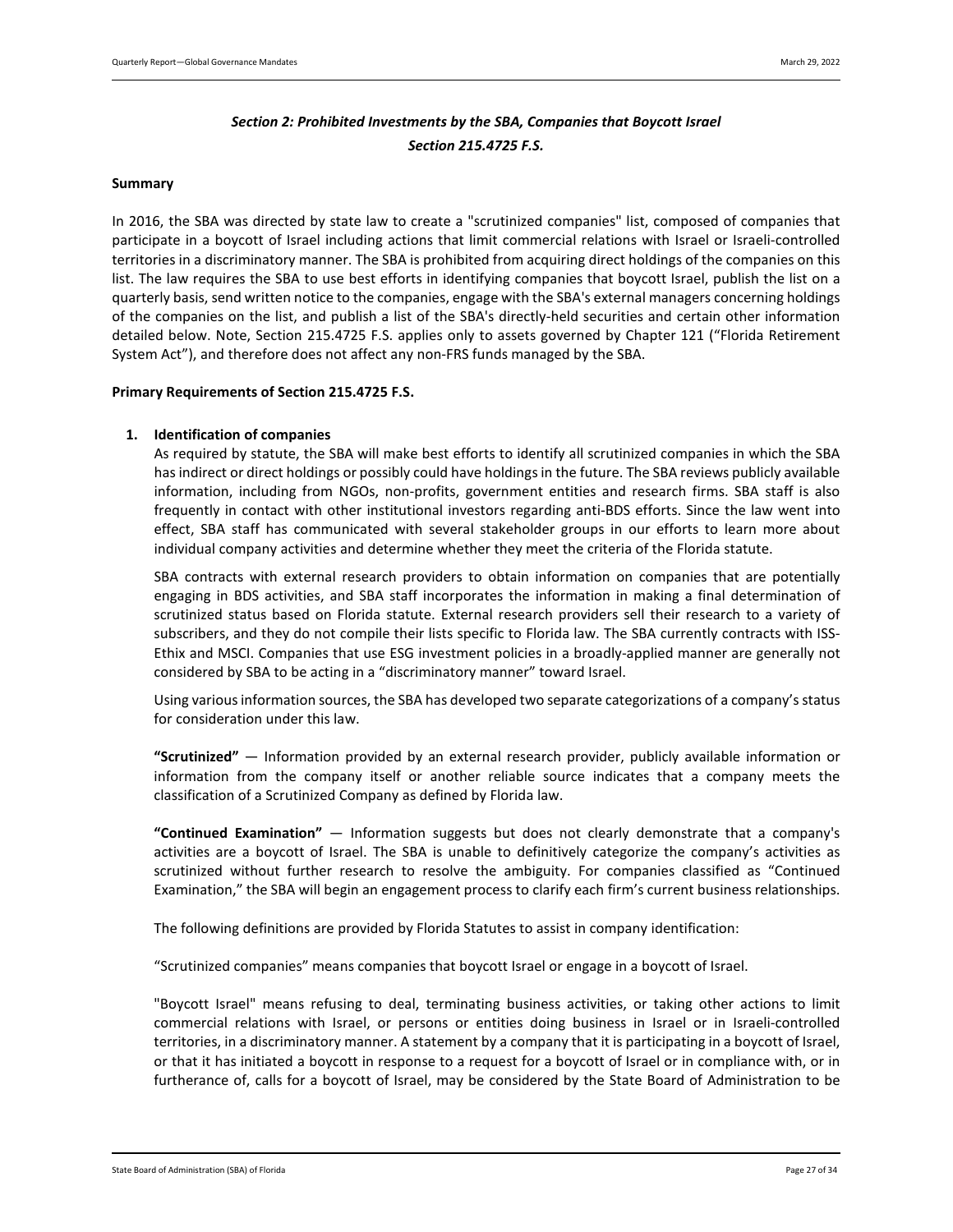evidence that a company is participating in a boycott of Israel. The term does not include restrictive trade practices or boycotts fostered or imposed by foreign countries against Israel.

"Direct holdings" are company securities held directly by the SBA or accounts in which SBA owns all interest (such as non-commingled funds).

"Indirect holdings" are company securities that are held in collective investment with other investors, such as commingled funds and mutual funds.

#### **2. Publish and reporting**

By the first meeting of the Trustees of the SBA after August 1, 2016, the SBA will publicly release the "Scrutinized Companies that Boycott Israel List" and thereafter provide quarterly updates of the list based on evolving information and events.

The SBA shall file a report with each member of the Board of Trustees of the SBA, the Speaker of the Florida House of Representatives, and the President of the Florida Senate within 30 days after the list is created and shall make the report publicly available. At each quarterly trustee meeting thereafter, the SBA shall file a publicly available report to these persons. The quarterly reports will include:

- a. A summary of correspondence with companies engaged by the SBA as required above.
- b. All prohibited investments (Scrutinized Companies list).
- c. Any progress made with respect to requests of SBA's external managers to remove scrutinized companies from indirect holdings or create similar funds devoid of such holdings.
- d. A list of all publicly held securities held directly by the SBA.

Actions taken in compliance with this section must be adopted and incorporated into the Investment Policy Statement as provided in Section 215.4725, F.S.

#### **3. Engagement**

SBA is required to determine the companies on the Scrutinized Companies list in which the SBA has direct or indirect holdings. For each company newly identified after August 1, 2016, the public fund shall send a written notice informing the company of its scrutinized company status and that it may become subject to investment prohibition by the public fund. The notice must inform the company of the opportunity to clarify its activities regarding the boycott of Israel and encourage the company to cease the boycott of Israel within 90 days in order to avoid qualifying for investment prohibition.

If, within 90 days after the public fund's first engagement with a company pursuant to this paragraph, the company ceases a boycott of Israel, the company shall be removed from the Scrutinized Companies that Boycott Israel List, and the provisions of this section shall cease to apply to that company unless that company resumes a boycott of Israel.

#### **4. Prohibition**

The SBA may not acquire directly held securities of companies on the Scrutinized Companies list. The SBA is not required to divest of existing holdings. Indirect holdings are exempt from the prohibition (such as commingled accounts, index funds and mutual funds). However, SBA will submit letters to the managers of such investment funds which hold companies from the Scrutinized Companies list requesting that they consider removing the companies from the fund or creating a similar fund devoid of such holdings. SBA shall replace applicable investments in the similar fund devoid of such holdings in an expedited timeframe subject to prudent investing standards if the manager complies with such a request. Exchange-traded funds are also exempted from the prohibition, without the requirement to contact the fund management. A cessation of the investment prohibition is allowed if the fund has evidence that the assets under management become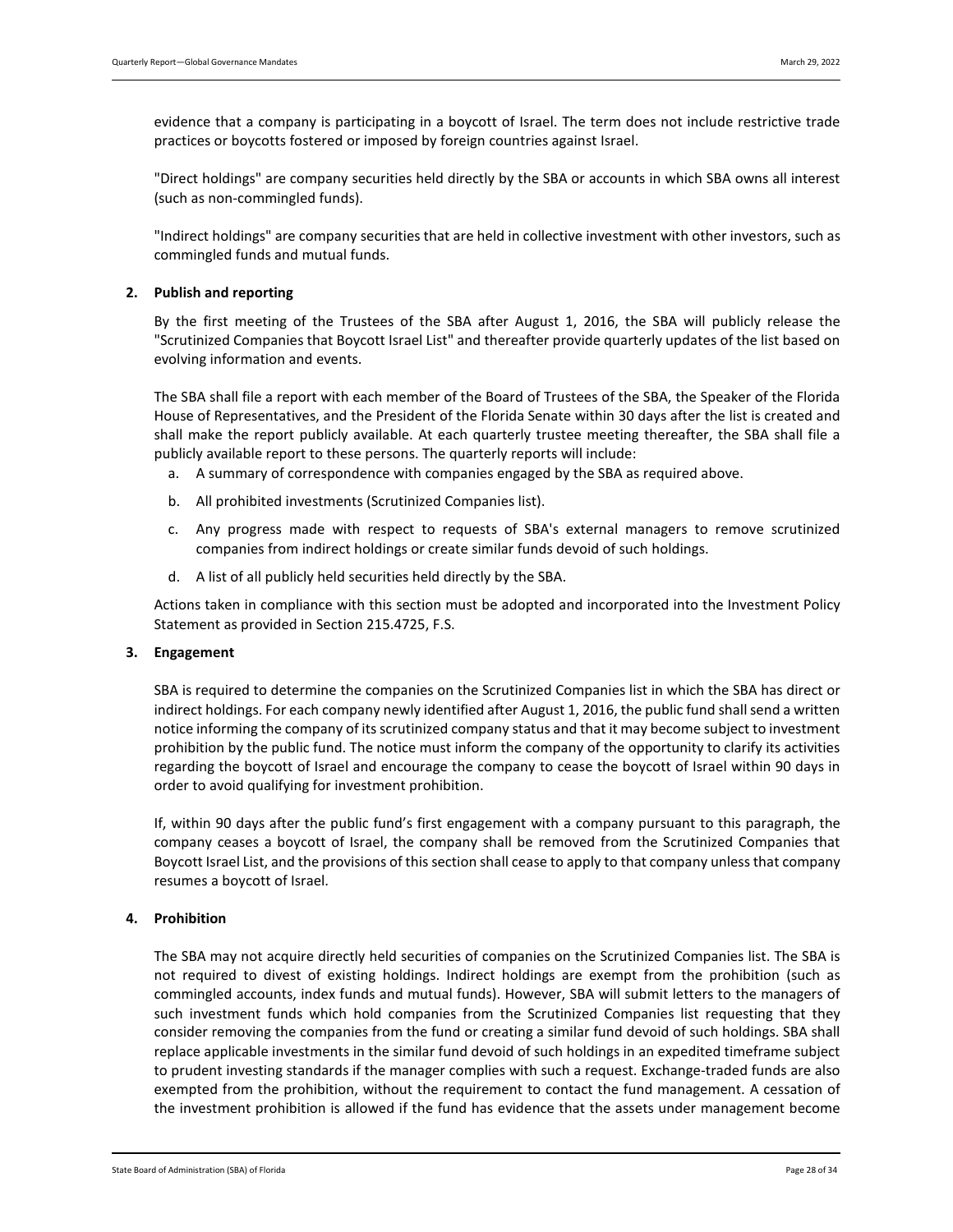equal or less than 99.5% of the hypothetical fund value assuming no investment prohibition had occurred. This must be reported to the parties listed in "Publish and reporting" and updated semi-annually for the cessation to be authorized.

<span id="page-28-0"></span>

| <b>Scrutinized Company that Boycott Israel</b>               | <b>Country of</b><br>Incorporation | <b>Date of Initial Scrutinized</b><br><b>Classification</b> |
|--------------------------------------------------------------|------------------------------------|-------------------------------------------------------------|
| Betsah Invest SA                                             | Luxembourg                         | August 2, 2016                                              |
| <b>Betsah SA</b>                                             | Luxembourg                         | August 2, 2016                                              |
| Cactus SA                                                    | Luxembourg                         | August 2, 2016                                              |
| Co-operative Group Limited                                   | United Kingdom                     | September 26, 2017                                          |
| Guloguz Dis Deposu Ticaret Ve Pazarlama Ltd                  | Turkey                             | August 2, 2016                                              |
| Unilever PLC (Ben & Jerry's parent company)                  | United Kingdom                     | July 29, 2021                                               |
| Hindustan Unilever Ltd                                       | India                              | July 29, 2021                                               |
| PT Unilever Indonesia Tbk                                    | Indonesia                          | July 29, 2021                                               |
| Unilever Bangladesh Ltd                                      | Bangladesh                         | July 29, 2021                                               |
| Unilever Capital Corp (Unilever PLC bond issuance)           | <b>United States</b>               | July 29, 2021                                               |
| Unilever Caribbean Ltd                                       | <b>Trinidad and Tobago</b>         | July 29, 2021                                               |
| Unilever Consumer Care Ltd                                   | Bangladesh                         | July 29, 2021                                               |
| Unilever Côte d'Ivoire                                       | <b>Ivory Coast</b>                 | July 29, 2021                                               |
| Unilever Finance Netherlands BV (Unilever PLC bond issuance) | Netherlands                        | July 29, 2021                                               |
| Unilever Ghana Ltd                                           | Ghana                              | July 29, 2021                                               |
| Unilever Nigeria Plc                                         | Nigeria                            | July 29, 2021                                               |
| Unilever Pakistan Foods Ltd                                  | Pakistan                           | July 29, 2021                                               |
| # of Companies that Boycott Israel                           | 17                                 |                                                             |

# *Table 9: Scrutinized Companies that Boycott Israel*

*New companies on the list are shaded and in bold.*

#### No companies were **removed** from the **Scrutinized Companies that Boycott Israel List** during the quarter.

## **As noted in our September report (9/21/2021):**

**Unilever PLC** (and all tradeable subsidiaries) were added to the "Scrutinized Companies that Boycott Israel" list on July 29, 2021. Florida Statutes address the termination of business activities and limitation of commercial relations in Israeli-controlled territories that were present in recent actions by Ben & Jerry's, a wholly owned subsidiary of Unilever PLC. The company letter of July 19, 2021, announced plans to stop selling its ice cream in the West Bank and Gaza. Ben & Jerry's also plans to terminate its license, as of year-end 2022, with the Israeli partner who has manufactured and distributed Ben & Jerry's products in Israel since 1987. In engagements with Unilever, the SBA received no indication that parent company Unilever will prevent Ben & Jerry's from terminating business activities in Israeli-controlled territories. Per Florida Statutes, the SBA will be prohibited from further investment in Unilever as of 10/26/2021 (90 days after engagement with the company) unlessthe company ceases boycott activities related to Israel and Israel-occupied territories.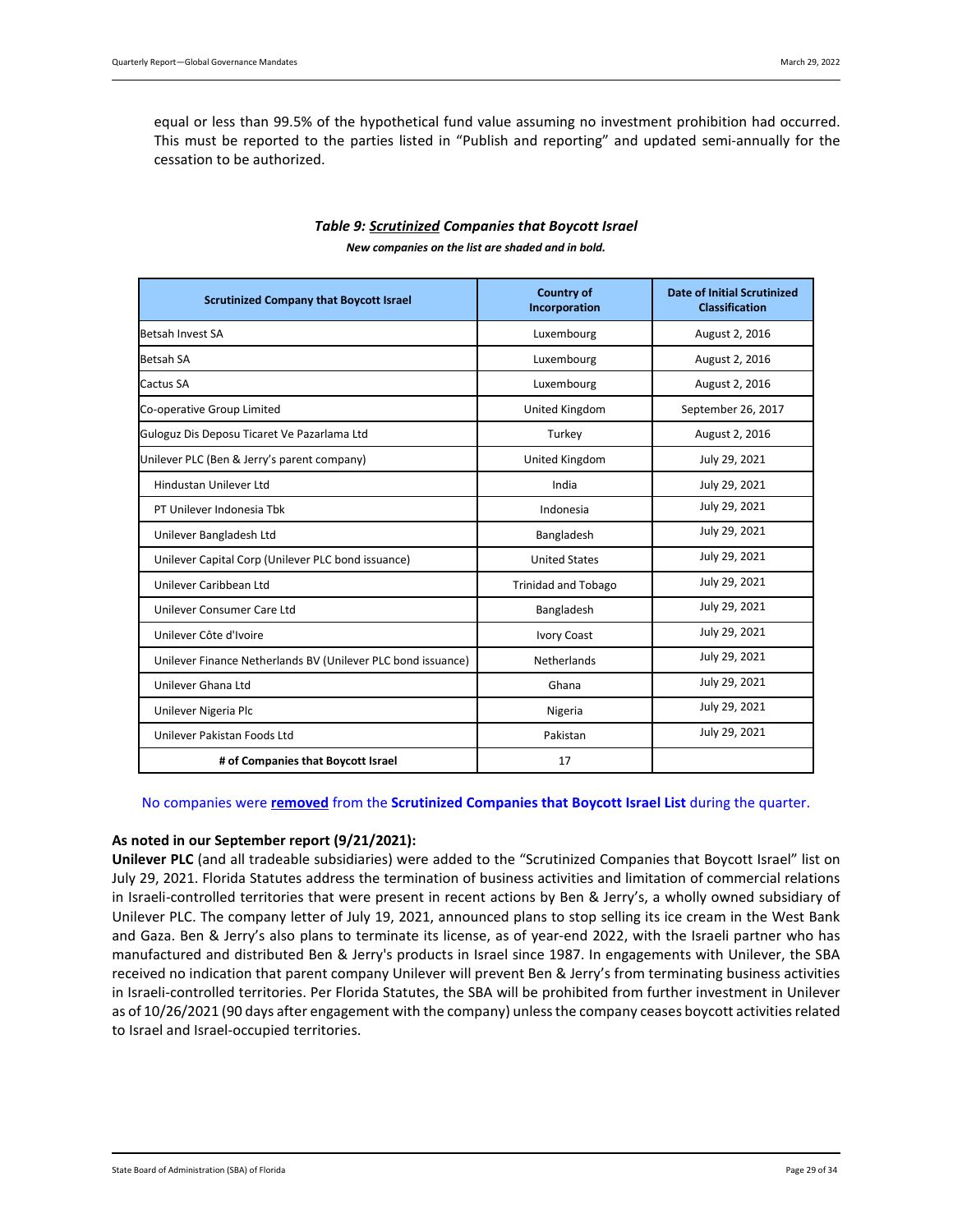#### *Table 10: Continued Examination Companies that Boycott Israel*

*New companies on the list are shaded and in bold. (No companies added this quarter.)*

<span id="page-29-0"></span>

| <b>Continued Examination Company: Israel</b>                     | <b>Country of</b><br>Incorporation |
|------------------------------------------------------------------|------------------------------------|
| No companies are on the continued examination list at this time. |                                    |

#### *Table 11: Correspondence & Engagement Efforts*

<span id="page-29-1"></span>In accordance with Section 215.4725, F.S., the SBA began to engage companies on the Scrutinized Companies that Boycott Israel and Continued Examination lists. The SBA sent letters to each company per the requirements of the law. Each company's response and classification status is summarized below. Any company that responded to the SBA's written correspondence is highlighted in blue text.

| Company                                     | <b>Company Responsive to</b><br><b>SBA Communications</b> | <b>Status</b>                           |
|---------------------------------------------|-----------------------------------------------------------|-----------------------------------------|
| Cactus SA                                   | No                                                        | <b>Remains on Scrutinized List</b>      |
| Betsah Invest SA                            | No                                                        | Remains on Scrutinized List             |
| <b>Betsah SA</b>                            | No                                                        | Remains on Scrutinized List             |
| FreedomCall Ltd                             | Yes, November 4, 2016                                     | Removed from Scrutinized List           |
| Co-operative Group Ltd                      | No                                                        | Remains on Scrutinized List             |
| Cooperative Group Gomersall                 | No                                                        | Removed from Scrutinized List           |
| Guloguz Dis Deposu Ticaret Ve Pazarlama Ltd | No                                                        | Remains on Scrutinized List             |
| U2u Consult NV                              | Yes, December 29, 2016                                    | Removed from Scrutinized List           |
| Danske Bank                                 | Yes, multiple dates                                       | Removed from Continued Examination List |
| Dexia                                       | Yes, multiple dates                                       | Removed from Continued Examination List |
| Aldi                                        | No                                                        | Removed from Continued Examination List |
| <b>ASN Bank NV</b>                          | No                                                        | Removed from Continued Examination List |
| <b>HEMA BV</b>                              | No                                                        | Removed from Continued Examination List |
| Karsten Farms                               | No                                                        | Removed from Continued Examination List |
| Airbnb                                      | Yes, multiple dates                                       | Removed from Scrutinized List           |
| Unilever PLC                                | Yes, multiple dates                                       | Remains on Scrutinized List             |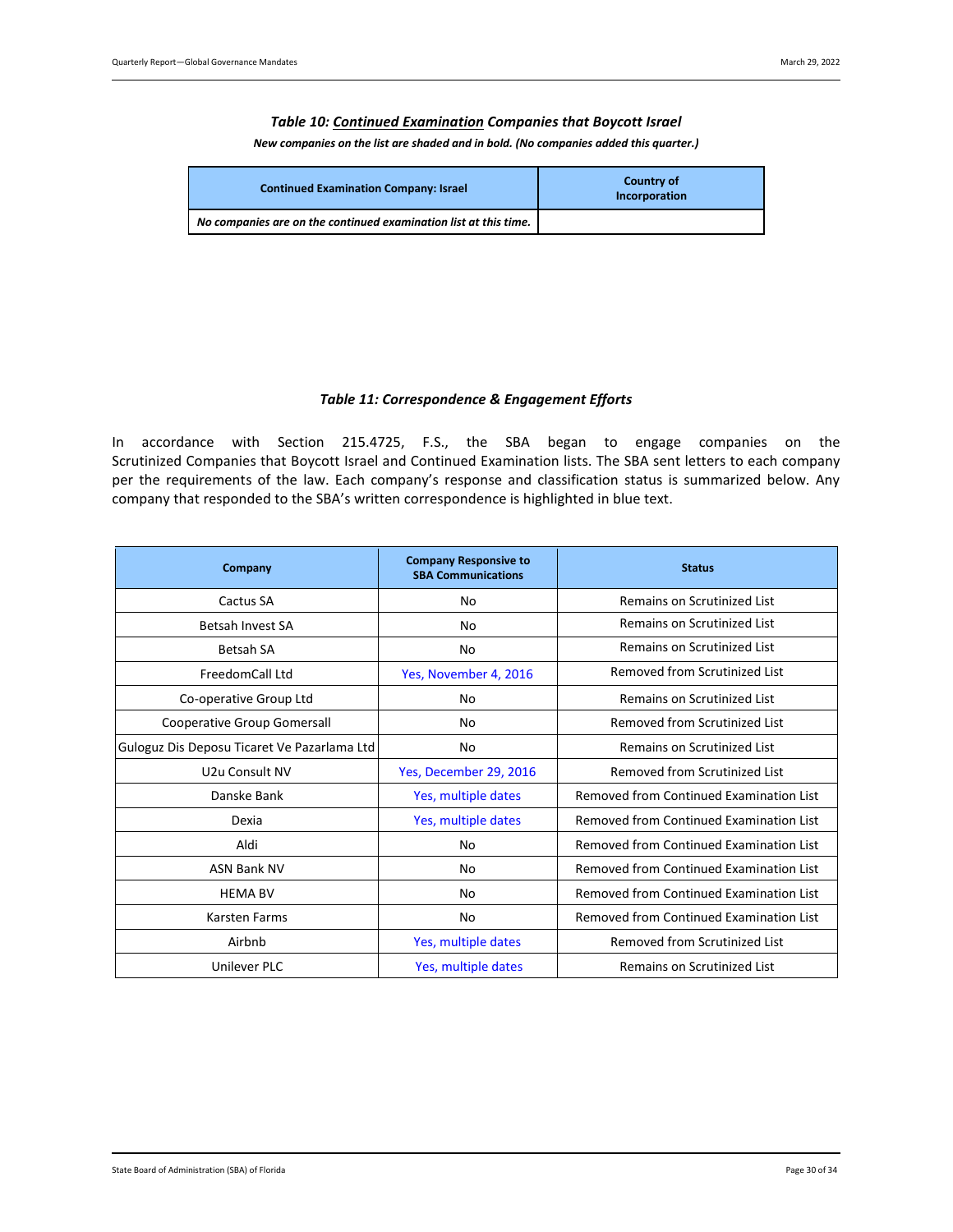# *Section 3: Investments in Publicly Traded Companies Operating in Northern Ireland (Section 215.4702 F.S.)*

#### <span id="page-30-0"></span>**Summary**

The SBA is subject to s. 215.4702, Florida Statutes (F.S.) ("MacBride Principles"), which directs the SBA to notify publicly traded companies of support for the MacBride Principles, inquire regarding the actions a company has taken in support of or furtherance of the MacBride Principles, and encourage publicly traded companies with certain business operations in Northern Ireland to adopt the MacBride Principles. In addition, the SBA will also demonstrate support for the MacBride Principles through its proxy voting authority.

#### **Requirements of the Law**

As defined by the Northern Ireland statute, "publicly traded company" is any business organization having equity securities listed on a national or an international exchange that is regulated by a national or an international regulatory authority. In addition, "operating" is defined as actively engaging in commerce geographically in Northern Ireland through the acquisition, development, maintenance, ownership, sale, possession, lease, or operation of equipment, facilities, personnel, products, services, or personal property.

#### **Publishing and Reporting**

In making the determination specified in subsection (2) of 215.4702, F.S., the SBA may, to the extent it deems appropriate, rely on available public information, including information provided by nonprofit organizations, research firms, international organizations, and government entities.

The SBA is encouraged to determine which publicly traded companies, in which the Florida Retirement System Trust Fund is invested, operate in Northern Ireland. If the SBA determines that a publicly traded company meets such criteria, it is encouraged to engage with the company and determine its support for the MacBride Principles. SBA staff annually reviews the list of companies that meet the definition of publicly traded companies operating in Northern Ireland, and periodically engages those firms.

Update: During Q4 2021, the SBA conducted an engagement with all owned firms determined to have operations in Northern Ireland. The SBA sent letters to 219 firms, encouraging support for and adoption of the MacBride Principles.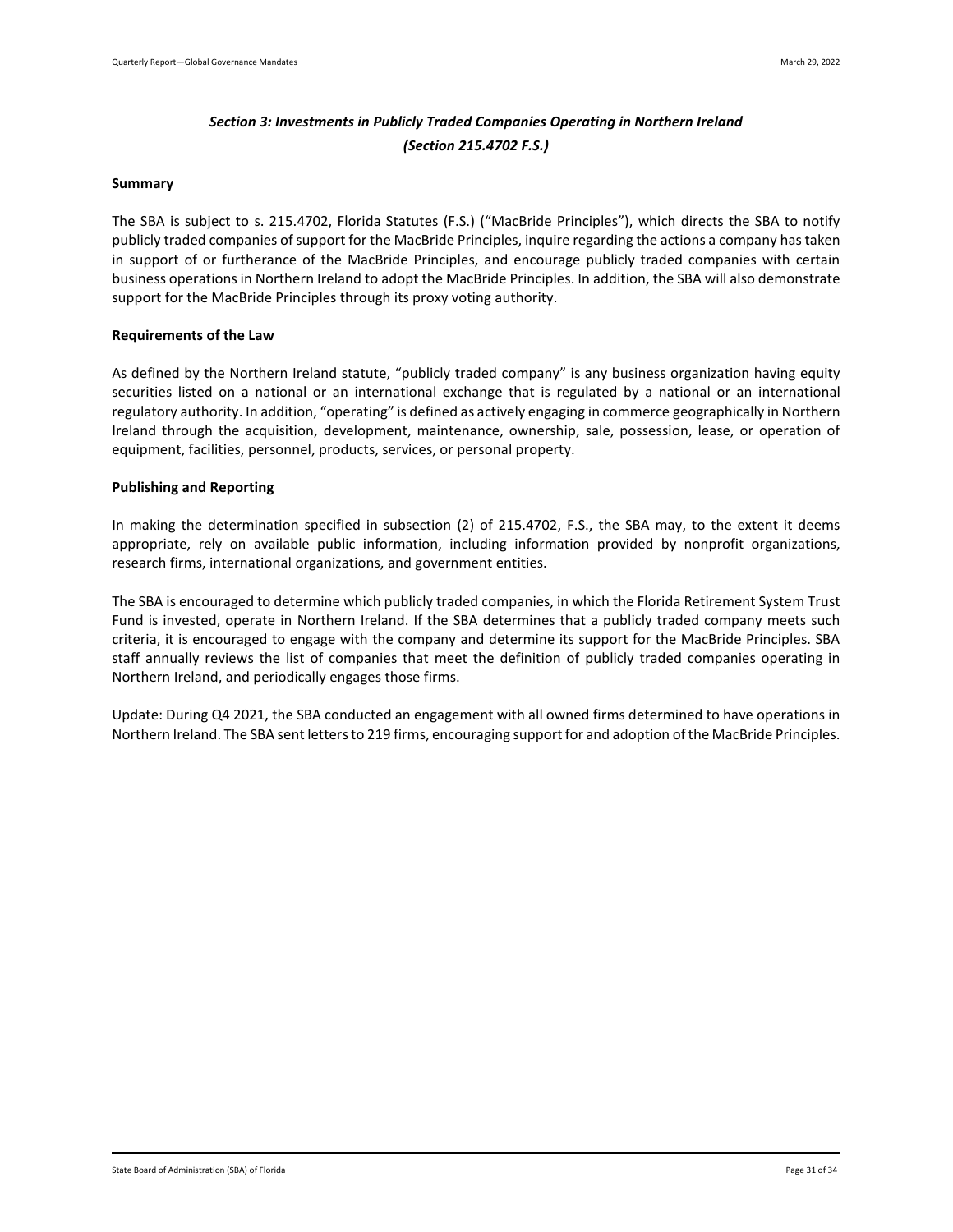# *Section 4: Companies Operating in Cuba or Syria (Section 215.471 F.S.)*

#### <span id="page-31-0"></span>**Summary**

The Free Cuba Act of 1993 was passed by the Florida Legislature in accordance with federal law. Chapter 215.471 of the Florida Statutes prohibits the SBA from investing in: (1)(a) any institution or company domiciled in the United States, or foreign subsidiary of a company domiciled in the United States, doing business in or with Cuba, or with agencies or instrumentalities thereof in violation of federal law; and (1)(b) any institution or company domiciled outside of the United States if the President of the United States has applied sanctions against the foreign country in which the institution or company is domiciled. Section (2)(a) states the SBA may not be a fiduciary with respect to voting on, and may not have the right to vote in favor of, any proxy resolution advocating expanded U.S. trade with Cuba or Syria.

#### **Requirements of the Law**

In order to comply with this law, the U.S. State Department and/or the Treasury Department's Office of Foreign Assets Control (OFAC) are contacted periodically to confirm that no sanctions have been implemented. Since the Act's inception, sanctions have never been issued against any country. During the fiscal year ending June 30, 2020, there were no shareowner proposals related to expanding trade with Cuba or Syria.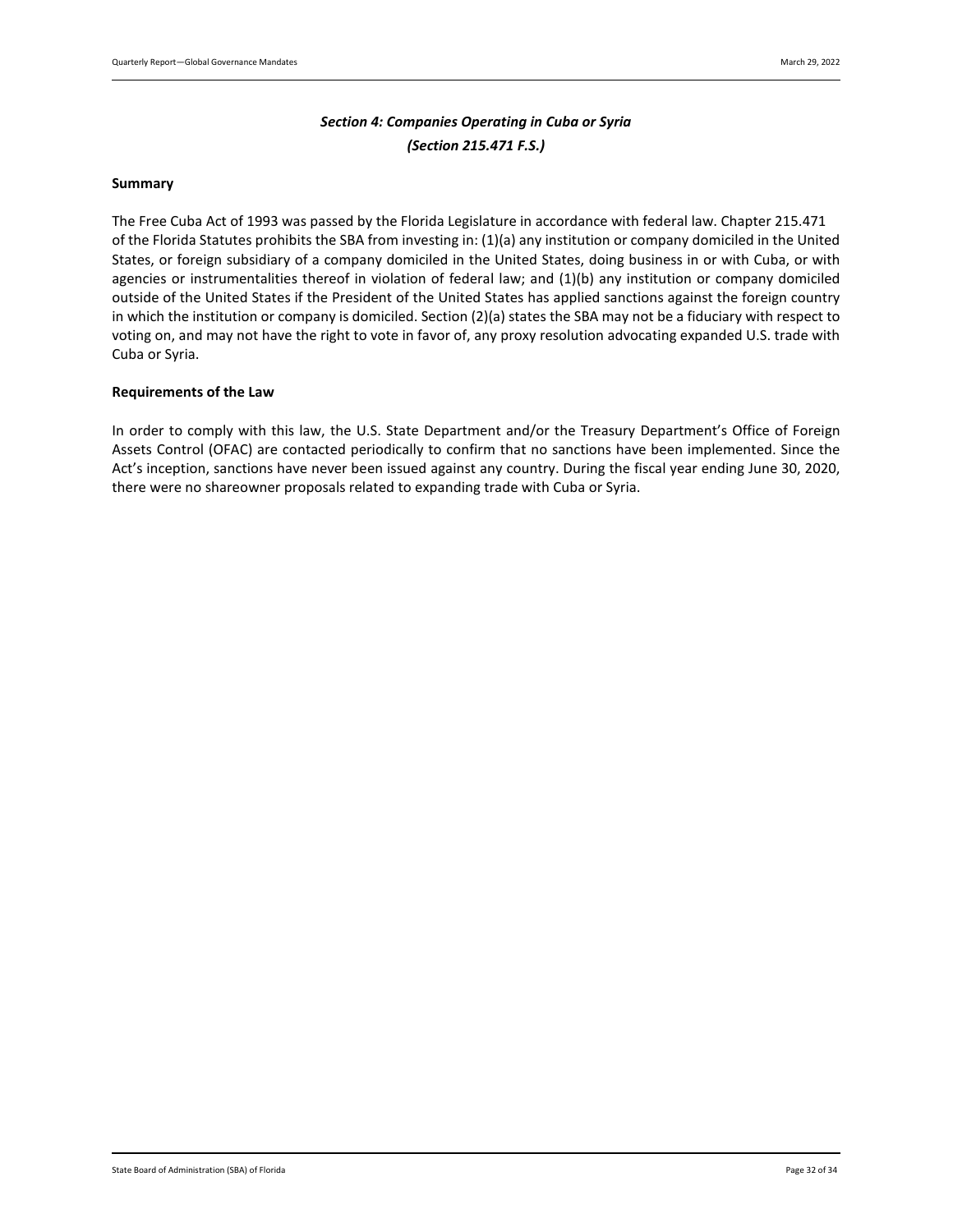#### *Section 5: Companies Operating in Venezuela*

<span id="page-32-0"></span>During the 2018 session, the Florida Legislature passed HB 359, prohibiting certain investments related to the Venezuelan government. The bill was signed into law by Governor Rick Scott and is effective July 1, 2018.

Florida Statute, 215.471 now requires that:

The State Board of Administration shall divest any investment under s. [121.151](http://www.leg.state.fl.us/statutes/index.cfm?App_mode=Display_Statute&Search_String=venezuela&URL=0100-0199/0121/Sections/0121.151.html) and ss. [215.44-](http://www.leg.state.fl.us/statutes/index.cfm?App_mode=Display_Statute&Search_String=venezuela&URL=0200-0299/0215/Sections/0215.44.html) [215.53,](http://www.leg.state.fl.us/statutes/index.cfm?App_mode=Display_Statute&Search_String=venezuela&URL=0200-0299/0215/Sections/0215.53.html) and is prohibited from investment in stocks, securities, or other obligations of:

(c)1. Any institution or company domiciled in the United States, or foreign subsidiary of a company domiciled in the United States, doing business in or with the government of Venezuela, or with any agency or instrumentality thereof, in violation of federal law. The term "government of Venezuela" means the government of Venezuela, its agencies or instrumentalities, or any company that is majority-owned or controlled by the government of Venezuela.

2. The Governor may waive the requirements of this paragraph if the existing regime in Venezuela collapses and there is a need for immediate aid to Venezuela before the convening of the Legislature or for other humanitarian reasons as determined by the Governor.

Florida Statute 215.472 addresses state agencies and requires that:

Notwithstanding any other provision of law, each state agency, as defined in s. [216.011,](http://www.leg.state.fl.us/statutes/index.cfm?App_mode=Display_Statute&Search_String=venezuela&URL=0200-0299/0216/Sections/0216.011.html) is prohibited from investing in: (3)(a) Any financial institution or company domiciled in the United States, or foreign subsidiary of a company domiciled in the United States which, directly or through the United States or foreign subsidiary, extends credit of any kind or character, advances funds in any manner, or purchases or trades any goods or services with the government of Venezuela, or any company doing business in or with the government of Venezuela, in violation of federal law. The term "government of Venezuela" means the government of Venezuela, its agencies or instrumentalities, or any company that is majority-owned or controlled by the government of Venezuela.

(b) The Governor may waive the requirements of this subsection if the existing regime in Venezuela collapses and there is a need for immediate aid to Venezuela before the convening of the Legislature or for other humanitarian reasons as determined by the Governor.

On August 16th, 2017, the Trustees of the State Board of Administration set forth a resolution condemning the oppression of the Venezuelan citizens under the current regime and set language to be included in the State Board of Administration's Investment Policy Statement (Florida Retirement System Defined Benefit Plan) upon review of the Investment Advisory Council, and in accordance with s.215.475(2) Florida Statutes. The resolution included the following:

- 1. Prohibited Investments. Until such time as the SBA determines it is otherwise prudent to do so, the SBA is prohibited from investing in:
	- (a) any financial institution or company domiciled in the United States, or foreign subsidiary of a company domiciled in the United States, which directly or through a United States or foreign subsidiary and in violation of federal law, makes any loan, extends credit of any kind or character, advances funds in any manner, or purchases or trades any goods or services in or with the government of Venezuela; and
	- (b) any securities issued by the government of Venezuela or any company that is majority-owned by the government of Venezuela.

2. Proxy Voting. The SBA will not vote in favor of any proxy resolution advocating the support of the Maduro Regime in Venezuela.